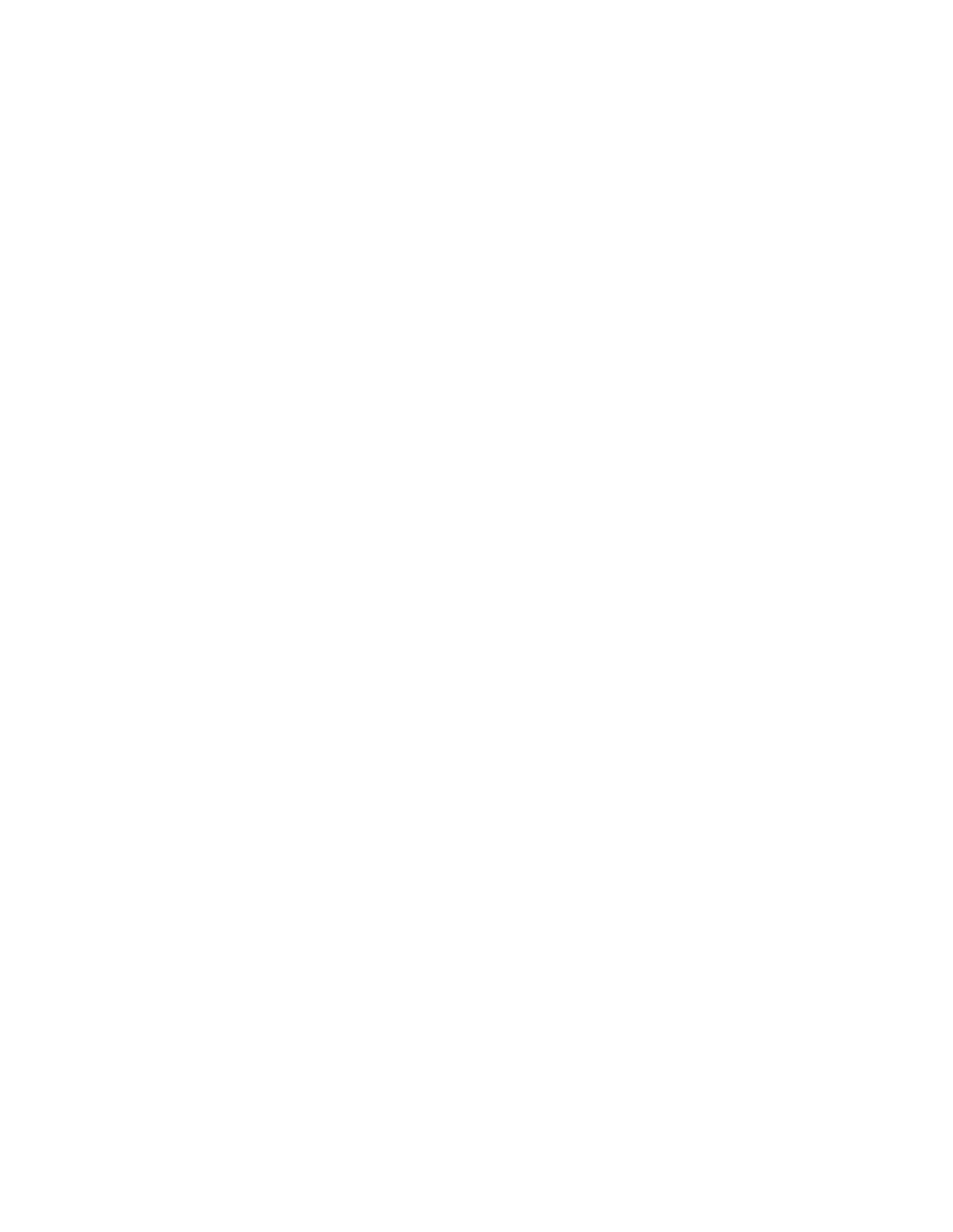## 1 **An Introduction to Evolutionary Musicology**

#### **Steven Brown, Björn Merker, and Nils L. Wallin**

#### **Abstract**

In this introduction to the new field of evolutionary musicology, we see that the study of music origins provides a fresh and exciting approach to the understanding of human evolution, a topic that so far has been dominated by a focus on language evolution. The language-centered view of humanity has to be expanded to include music, first, because the evolution of language is highly intertwined with the evolution of music, and, second, because music provides a specific and direct means of exploring the evolution of human social structure, group function, and cultural behavior. Music making is the quintessential human cultural activity, and music is an ubiquitous element in all cultures large and small. The study of music evolution promises to shed light on such important issues as evolution of the hominid vocal tract; the structure of acoustic-communication signals; human group structure; division of labor at the group level; the capacity for designing and using tools; symbolic gesturing; localization and lateralization of brain function; melody and rhythm in speech; the phrase-structure of language; parent-infant communication; emotional and behavioral manipulation through sound; interpersonal bonding and synchronization mechanisms; selfexpression and catharsis; creativity and aesthetic expression; the human affinity for the spiritual and the mystical; and finally, of course, the universal human attachment to music itself.

## **Music Origins and Human Origins**

What is music and what are its evolutionary origins? What is music for and why does every human culture have it? What are the universal features of music and musical behavior across cultures?

Such questions were the among the principal areas of investigation of the members of the Berlin school of comparative musicology of the first half of the twentieth century, as represented by such great figures as Carl Stumpf, Robert Lach, Erich von Hornbostel, Otto Abraham, Curt Sachs, and Marius Schneider.<sup>1</sup> After the 1940s, however, the evolutionary approach to music fell into obscurity and even disrepute. How this came to pass entails a long and very political history, one that has as much to do with rejection of racialist notions present in much European scholarship in the social sciences before the Second World War as with the rise of the cultural-anthropological approach to musicology in America during the postwar period.<sup>2</sup> Both influences were antievolutionary in spirit and led to a rejection of biological and universalist thinking in musicology and musical anthropology. Musicology did not seem to need an official decree, like the famous ban on discussions of language origin by the *Société de Linguistique de Paris* in 1866, to make the topic of music origins unfashionable among musicologists. It appeared to happen all by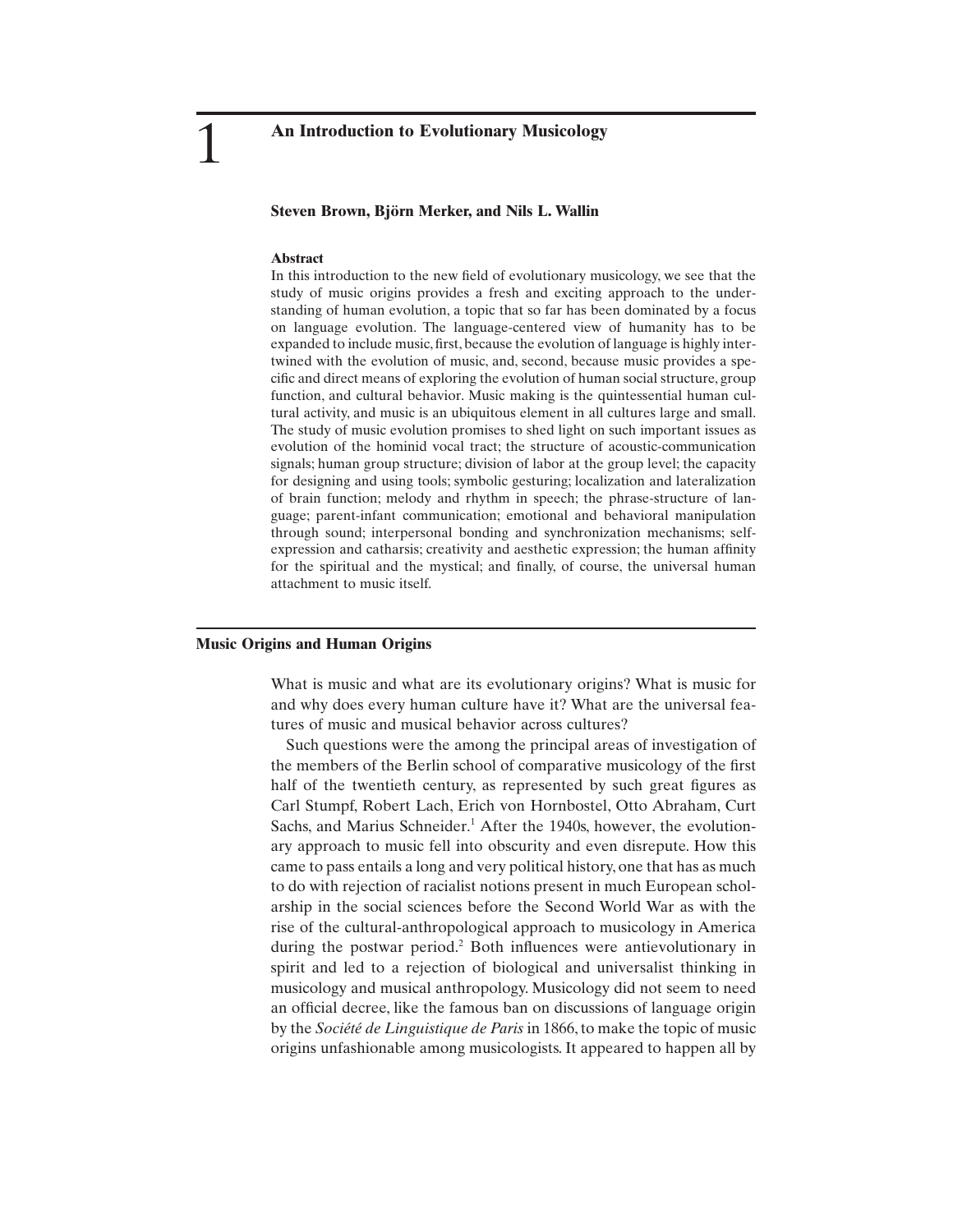itself. And with that, musicology seemed to relinquish its role as a contributor to the study human origins as well as any commitment to developing a general theory of music.

The current volume represents a long-overdue renaissance of the topic of music origins. If its essays suggest nothing else, it is that music and musical behavior can no longer be ignored in a consideration of human evolution. Music offers important insight into the study of human origins and human history in at least three principal areas. First, it is a universal and multifunctional cultural behavior, and no account of human evolution is complete without an understanding of how music and dance rituals evolved. Even the most cursory glance at life in traditional cultures is sufficient to demonstrate that music and dance are essential components of most social behaviors, everything from hunting and herding to story telling and playing; from washing and eating to praying and meditating; and from courting and marrying to healing and burying. Therefore the study of music origins is central to the evolutionary study of human cultural behavior generally.

Second, to the extent that language evolution is now viewed as being a central issue in the study of human evolution, parallel consideration of music will assume a role of emerging importance in the investigation of this issue as it becomes increasingly apparent that music and language share many underlying features. Therefore, the study of language evolution has much to gain from a joint consideration of music. This includes such important issues as evolution of the human vocal tract, the hominid brain expansion, human brain asymmetry, lateralization of cognitive function, the evolution of syntax, evolution of symbolic gesturing, and the many parallel neural and cognitive mechanisms that appear to underlie music and language processing.

Third, music has much to contribute to a study of human migration patterns and the history of cultural contacts. In the same way that genes and languages have been used successfully as markers for human migrations (Cavalli-Sforza, Menozzi, and Piazza 1994), so too music has great potential to serve as a hitherto untapped source of information for the study of human evolution. This is because musics have the capacity to blend and therefore to retain stable traces of cultural contact in a way that languages do only inefficiently; languages tend to undergo total replacement rather than blending after cultural contact, and thus tend to lose remnants of cultural interaction. In summary, these three issues, the universality and multifunctionality of music, the intimate relationship between music evolution and language evolution, and the potential of music to shed light on patterns of cultural interaction, are important applications of evolutionary musicology to the study of human origins and human culture.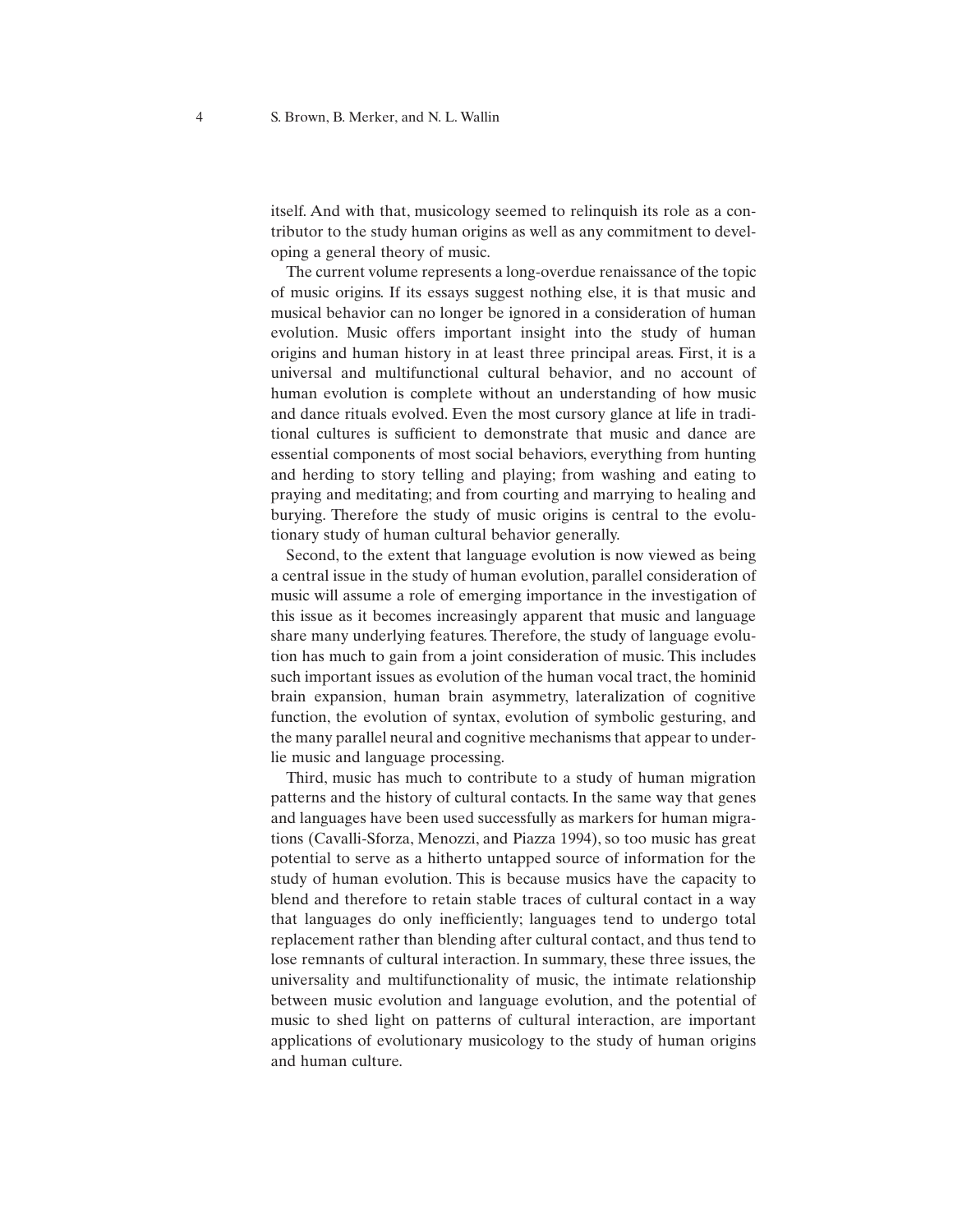The new field of "biomusicology" (Wallin 1991) places the analysis of music origins and its application to the study of human origins at its very foundation. As shown in figure 1.1, biomusicology comprises three main branches. *Evolutionary musicology* deals with the evolutionary origins of music, both in terms of a comparative approach to vocal communication in animals and in terms of an evolutionary psychological approach to the emergence of music in the hominid line. *Neuromusicology* deals with the nature and evolution of the neural and cognitive mechanisms involved in musical production and perception, as well as with ontogenetic development of musical capacity and musical behavior from the fetal stage through to old age. *Comparative musicology* deals with the diverse functional roles and uses of music in all human cultures, including the contexts and contents of musical rituals, the advantages and costs of music making, and the comparative features of musical systems, forms, and performance styles throughout the world.This field not only resuscitates the long-neglected concept of musical universals but takes full advantage of current developments in Darwinian anthropology (Durham 1991), evolutionary psychology (Barkow, Cosmides, and Tooby 1992), and geneculture coevolutionary theory (Lumsden and Wilson 1981; Feldman and



#### **Figure 1.1**

The science of biomusicology. The term "biomusicology" was coined by Wallin (1991). It comprises three principal branches, as described in the text: *evolutionary musicology*, *neuromusicology*, and *comparative musicology*. The synthetic questions that evolutionary musicology (the subject of this volume) addresses incorporate all three branches, as elaborated in the rest of the chapter. Not shown in the figure is a series of more practical concerns that fall under the purview of *applied biomusicology* (see text).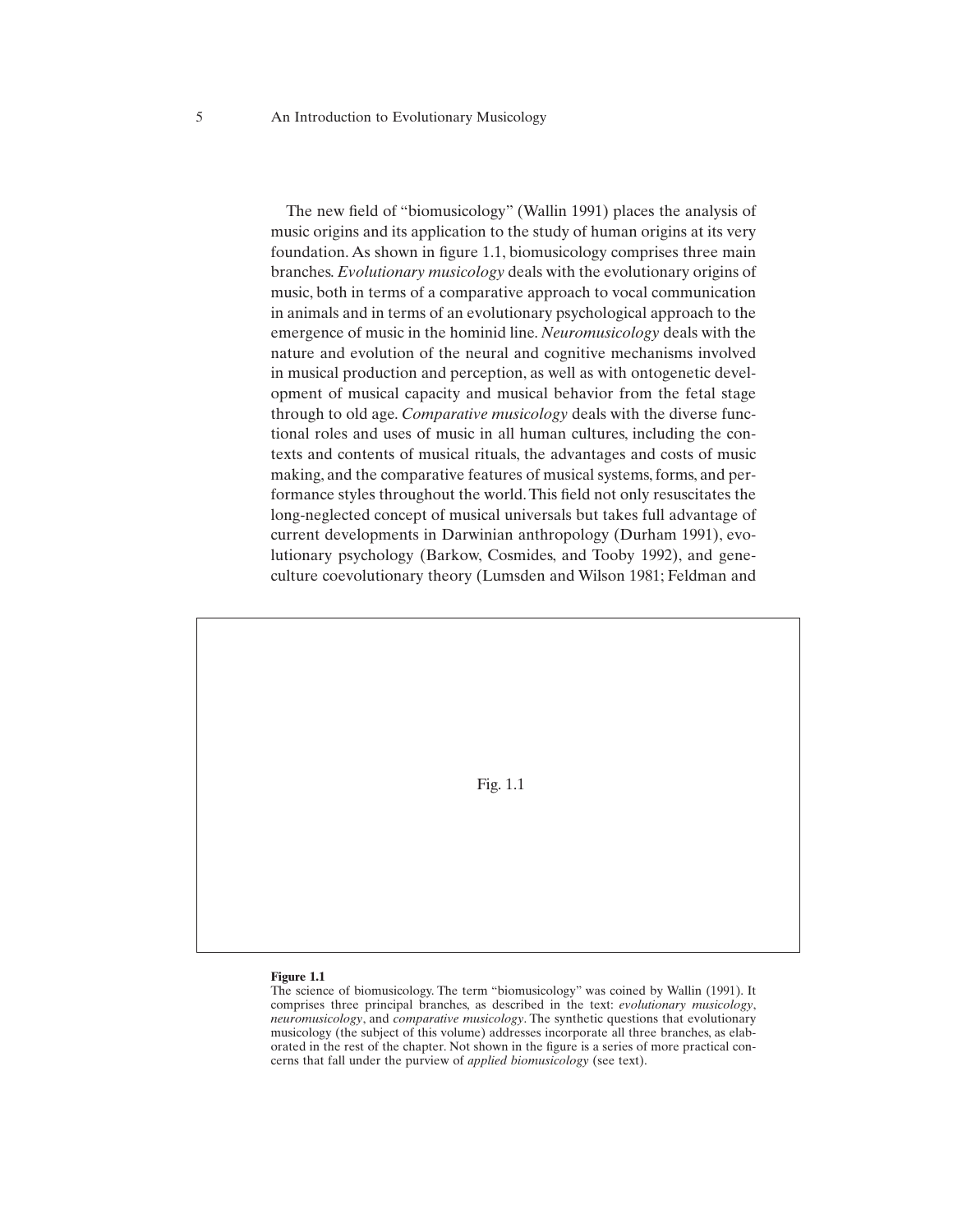Laland 1996) in analyzing musical behavior from the standpoint of both natural selection forces and cultural selection forces.

To complete this picture of biomusicology, it is important to point out that each of these three major branches has practical aspects that contribute to what could be referred to as *applied biomusicology*, which attempts to provide biological insight into such things as the therapeutic uses of music in medical and psychological treatment; widespread use of music in the audiovisual media such as film and television; the ubiquitous presence of music in public places and its role in influencing mass behavior; and the potential use of music to function as a general enhancer of learning.

The theme of the current volume falls within the evolutionary musicology branch of biomusicology.The remainder of this chapter is devoted to providing an overview of the major issues and methods of evolutionary musicology. To those who are coming across these ideas for the first time (which, we suspect, is most readers), our overall message is quite simple: it is time to take music seriously as an essential and abundant source of information about human nature, human evolution, and human cultural history.

#### **Major Issues in Evolutionary Musicology**

This section presents some of the major topics in evolutionary musicology. It serves as an overview of these topics, allowing ensuing chapters to provide detailed theoretical perspectives on them.

## **The Question of Animal Song**

The question what is music? is one that has no agreed-upon answer. For every structural feature that can be claimed as being a defining feature of music, one can always find (or dream up) a musical style that lacks this property. John Cage's composition *4'33"*, composed in 1952, is probably only the most extreme and postmodern example of this. (For those who do not know this piece, it consists of four minutes and thirty-three seconds of uninterrupted silence, to be performed by "any instrument or combination of instruments.") Because of these problems in defining music in purely structural terms, ethnomusicologists have usually preferred to focus on functional contexts and roles: music as an organized cultural activity. However, this easily leads to the conclusion that music is simply whatever people consider it to be. Clearly, such a definition is too open-ended and culture-specific to be useful, which is why a consideration of musical universals (discussed below) is going to assume a role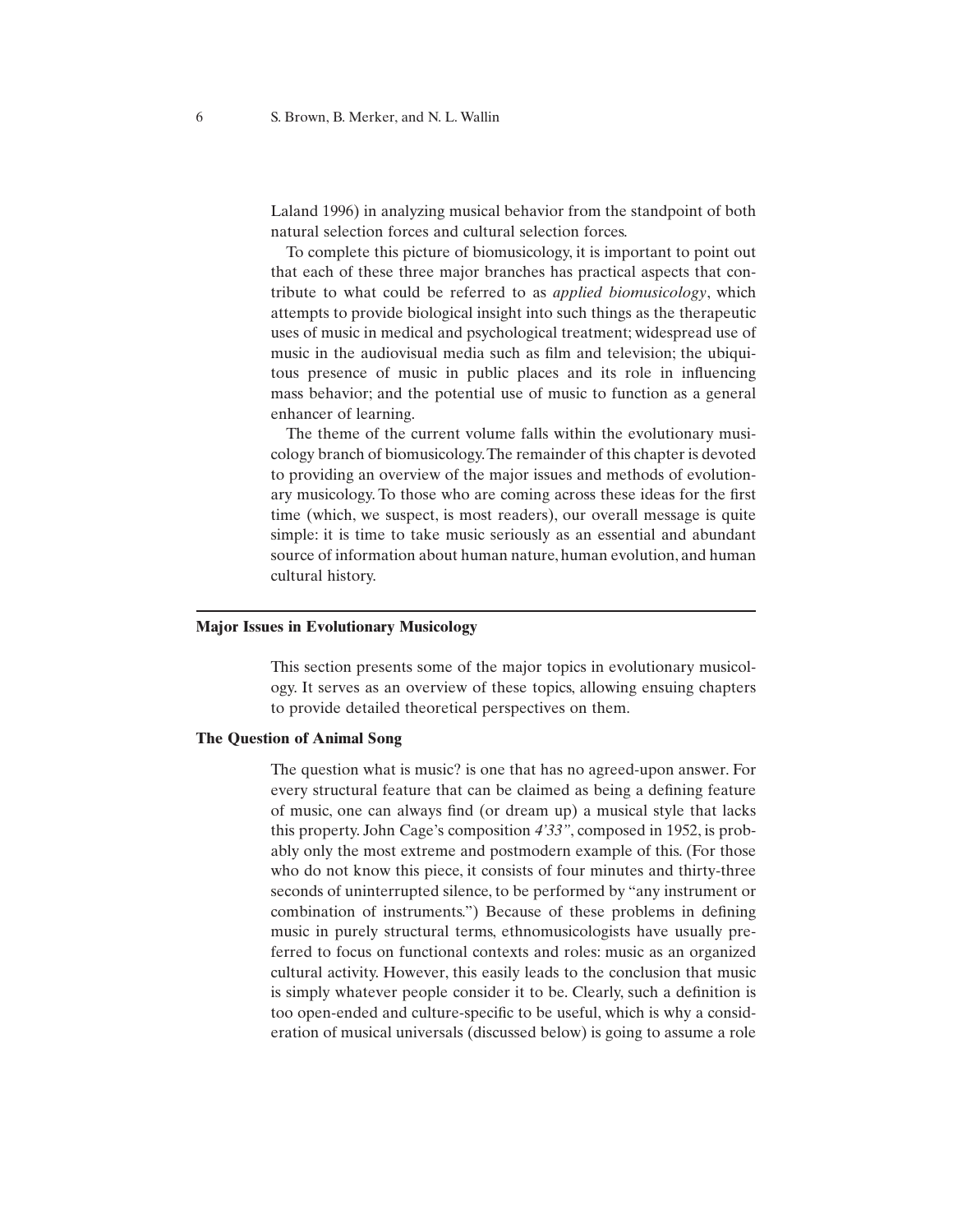of increasing importance in biomusicology. Musical universals place the focus on what music *tends to be like* in order to be considered music, even if not every example has all the features of the majority of musics (properties such as sound in the case of *4'33"*!).

Modernist classical music aside, the important biological question of how music evolved remains. Biomusicology is a discipline defined in part by its commitment to exploring the relevance of modern biological knowledge about the evolution and functions of animal behavior to the question of the origins of human music and dance, and this includes the rich treasure of theory and observation provided by behavioral biology on topics such as animal vocalization, communication, emotive expression, and display. Just as the lack of a clear definition has not prevented musicologists from advancing our understanding of music, so too lack of a categorical means of sorting animal "songs" from animal "calls" has not prevented biologists from learning much about the more structurally complex forms of animal vocal displays—whether called song or not that might in fact be relevant to our attempts to understand the beginnings and foundations of music in the course of anthropogenesis. Since singing behavior emerged independently, and in a variety of forms, on several occasions in the animal kingdom (see Marler, Slater, Jerison, and Geissmann, this volume), the question arises as to whether any of these instances of animal song is capable of shedding light on the genesis of singing and music in our own species. There is no a priori way of excluding the possibility, for example, that our distant forebears might have been singing hominids before they became talking humans, and if so, that hypothetical fact would surely have some bearing on the way we approach the question of the origins of music.

To come to a better understanding of such issues will require addressing many important questions. Does song have common functional roles? Do common selection pressures and selection mechanisms explain the repeated occurrence of song? What is the relationship between the singing style and habitat of the singing animal? What is the relationship between the singing arrangement and social structure of the species? Where singing serves more than one function for a species, how do the different vocal styles or vocal forms correlate with their presumed roles? Do common generative and perceptual principles underlie the various forms of song? What kinds of neural changes and specializations mediate the emergence of singing behavior in singing species? To what extent does song acquisition depend on learning, and what is the social arrangement for this learning when it is necessary? Where social learning is involved, do song forms evolve culturally? Many of these questions are addressed in part II entitled "Vocal Communication in Animals."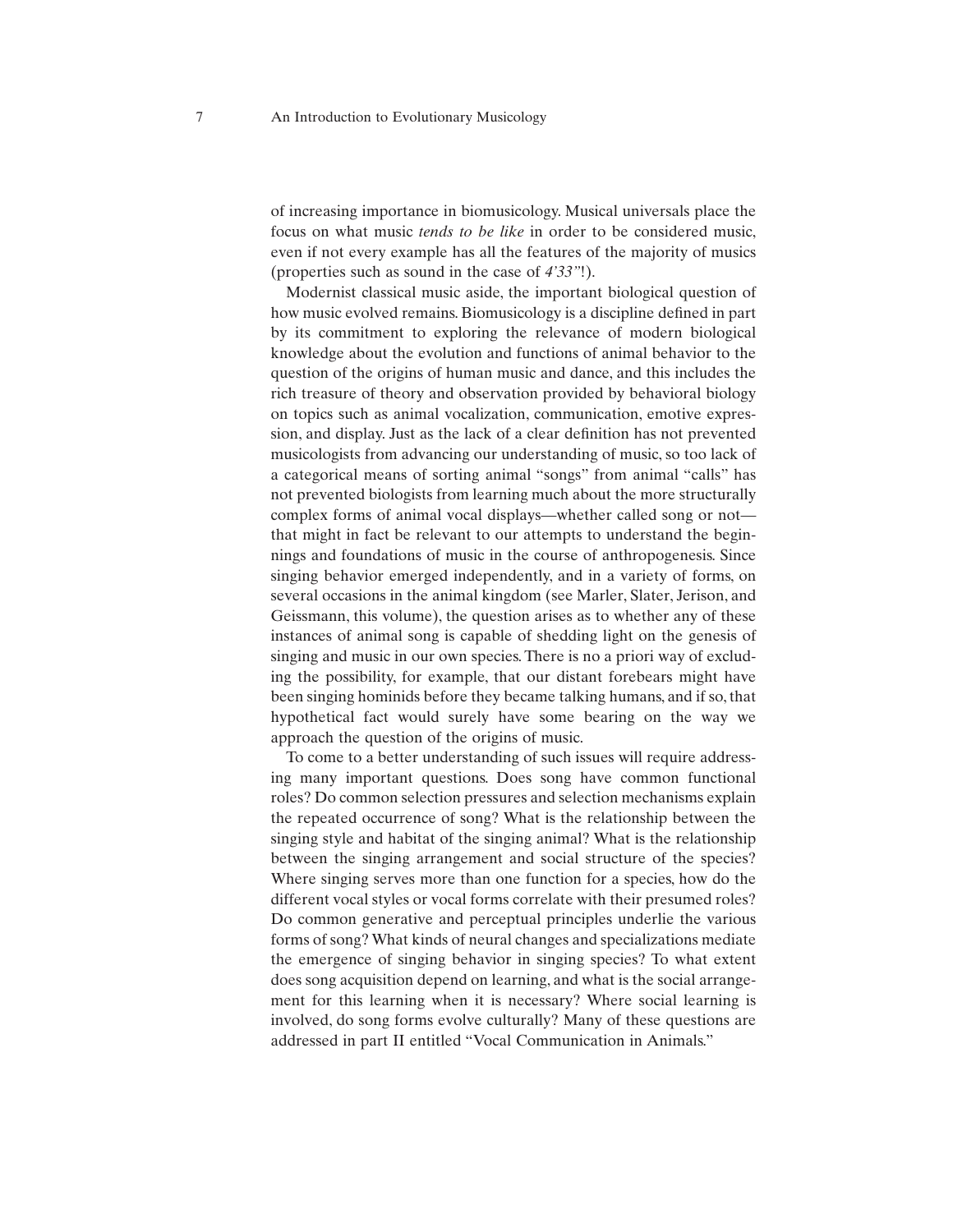#### **Music Evolution versus Language Evolution**

Not only does music have an ambivalent relationship with animal song, but it has an equally ambivalent relationship with human language. Thus, the question what is music? has not only phylogenetic significance in terms of the question of animal song, but also evolutionarypsychological significance in terms of the evolutionary relationship between the two major vocal-communication systems that emerged in the human line. Whereas the debate about the status of animal song will probably always come down to a philosophical consideration of how music and song should be defined, the language-music relationship represents a much more tractable question at many levels of analysis. We predict that this will become one of the central issues in the areas of music psychology, intonational phonology, and biomusicology in years to come, which is why a large part of this volume is devoted either directly or indirectly to the topic.

Many parallels exist between music and language at the structural level (discussed extensively by Brown, this volume). The major question for the purposes of this book deals with the evolutionary basis of the connection. There are at least three possible interactive theories for the evolution of music and speech: that music evolved from speech, that speech evolved from music, or that both evolved from a common ancestor. As Erich von Hornbostel wrote in 1905: "The close correlation between language, music, and dance has already occupied the attention of earlier theoreticians. Spencer (1857) considered singing to be emotionally intensified speaking; for Darwin (1871), it was the inherited and mellowed remnant of the courting periods of our animal ancestors, from which language derived at a later stage; Richard Wagner (1852) believed that language and music issued from a common source, that of speechmusic" (p. 270).<sup>3</sup> Unfortunately, despite the age of this issue, it is still too early to predict its resolution. However, we suggest that a consideration of music will be central to any study of speech and language evolution in the future.

In addition, at least five other points have a bearing on this question. First, changes to the human vocal tract thought to underlie the evolution of speech (see Frayer and Nicolay, this volume) are just as relevant to the evolution of human singing. In fact the distinction between speaking and singing is best thought of as a difference in degree rather than a difference in kind. This is demonstrated nicely by intermediate cases, such as heightened speech, *sprechstimme*, *recitativo*, and poetic discourse, that blur the distinction between speaking and singing. At a more fundamental level, tone languages, which comprise more than half of the 5,000 languages spoken in the world today (Fromkin 1978), bring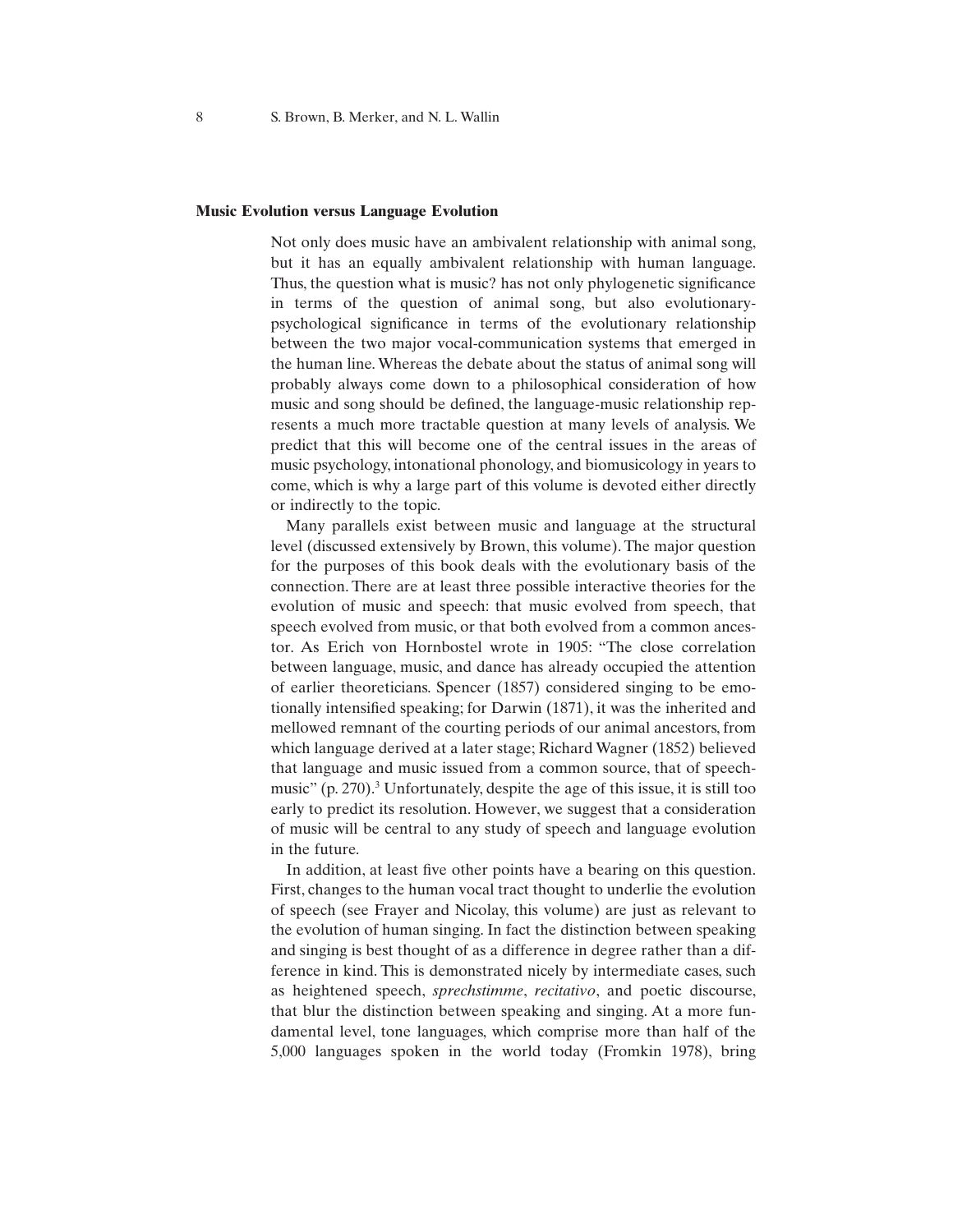together music's use of level tones and pitch contours with language's role in generating semantic meaning.Thus, it is not unreasonable to think that evolutionary changes in the human vocal tract were adaptations for singing rather than for speaking, or perhaps even adaptations for joint musical and linguistic vocalization processes in the form of tone languages.

Second, the human brain, and most especially the human cerebral cortex, has undergone tremendous expansion in size compared with previous hominid stages, and at least some of this expansion is proposed to be driven by the evolution of human linguistic capacity (Deacon 1992; see Jerison, Falk, Bickerton, and Merker, this volume). However, there is an alternative candidate for a structurally complex, syntactically rich, acoustically varied, socially meaningful human function that might have driven this brain expansion, namely, music. Therefore, the relationship between the cerebral localizations of music and language is essential for understanding the evolutionary relationship between these two important human functions.

In this regard, it is interesting to point out that three arrangements for localization of music and language in the brain have been reported (reviewed by Falk, this volume): that music and language share cerebral representation; that they have overlapping representations in the same hemisphere; and that they have corresponding (i.e., homologous) localizations in the opposite hemispheres. As Falk points out, this issue is further complicated by the discovery that lateralization effects for music and language differ between the sexes, with greater degrees of lateralization in the brains of men. However, to the extent that linguistic function is seen as driving at least some evolutionary brain expansion and that lateralization of function is seen as being an important concern in human brain evolution, then the shared, overlapping, and/or corresponding localizations of music and language in the cerebral hemispheres of this expanded human brain would seem to provide an important test case for evolutionary theories of both brain expansion and brain asymmetry. What are the important similarities and differences between music and language and how are they manifested in the respective localizations and lateralizations of these functions in the human brain?

Third, structural accounts of language evolution usually present a dichotomy between gestural theories and vocal theories of language origin, where such theories are either seen as mutually exclusive accounts of language evolution or as sequential accounts in which vocalizing is viewed as a replacement for gesturing (Corballis 1991; Armstrong, Stokoe, and Wilcox 1995; Beaken 1996; Rizzolatti and Arbib 1998). In this regard, a parallel consideration of music has much to offer toward understanding this question, as musical expression tends to be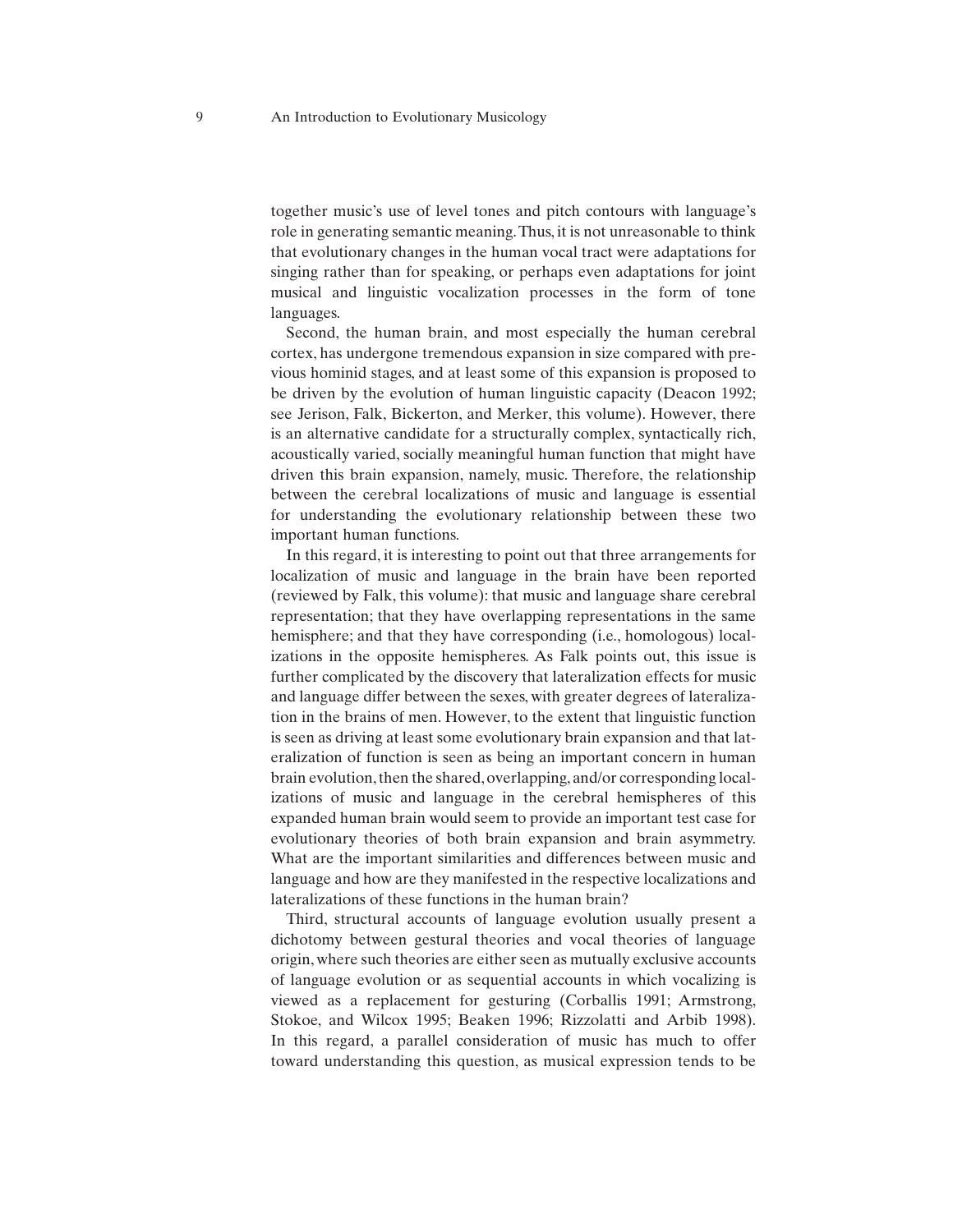inextricably linked to movement and gesture in the context of most group rituals. In musical rituals, gesture and vocalizing function as coordinated, mutually reinforcing processes at both the individual and group levels, rather than serving as sequential or alternative manifestations of communicative intentions (see Dissanayake, this volume). Extension of these ideas might offer important insight into the origins of languagebased communication.And in fact it seems quite plausible to assume that gesturing and vocalizing occurred in parallel during language evolution just as they most certainly did during music evolution (see Molino, this volume).

Fourth, functional accounts of language evolution make reference not only to individual-level representational and communicative capacities but to driving forces related to group function and social interaction capacities (see Ujhelyi and Richman, this volume). Most current theories make explicit reference to the idea that language evolution has some privileged status with relation to the evolution of human group structure and its underlying social relationships (Dunbar 1996). This is certainly no less true of music, and again we see that the situation is even clearer for music than it is for language. In fact, the relationship between social structure and musical form/expression has been much better studied in ethnomusicology than has the relationship between social structure and linguistic form/expression in sociolinguistics (e.g., Lomax 1968). Thus, to the extent that the evolution of linguistic structure (i.e., syntax) is thought to depend on certain behavioral arrangements between people, as reflected in the nature of human group structure, much important information about this can be gleaned by considering how similar processes operated to mold important structural features of music, such as pitch blending and isometric rhythms. The issue of music evolution raises as many essential questions about the evolution of human social structure as does the issue of language evolution.

Finally, although songs do not fossilize, and no musical notation systems exists before the Sumerian system of 3,500 years ago, large numbers of musical artifacts have been discovered throughout the world. In 1995, what is perhaps the oldest one so far—a fragment of a putative bone flute—was found at a Mousterian site in Slovenia and determined to be about 44,000 years old (see Kunej and Turk, this volume). It is probably safe to assume that musical instruments are at least as old as anatomically modern humans if not much older. They reflect the human capacity to make socially useful artifacts, no less interesting than the capacity to make weapons or hunting implements, and no less revealing than the capacity to paint images on the walls of caves.

So with regard to communicative vocalizing, vocal anatomy, brain mechanisms controlling vocalizing and symbolic gesturing, lateralization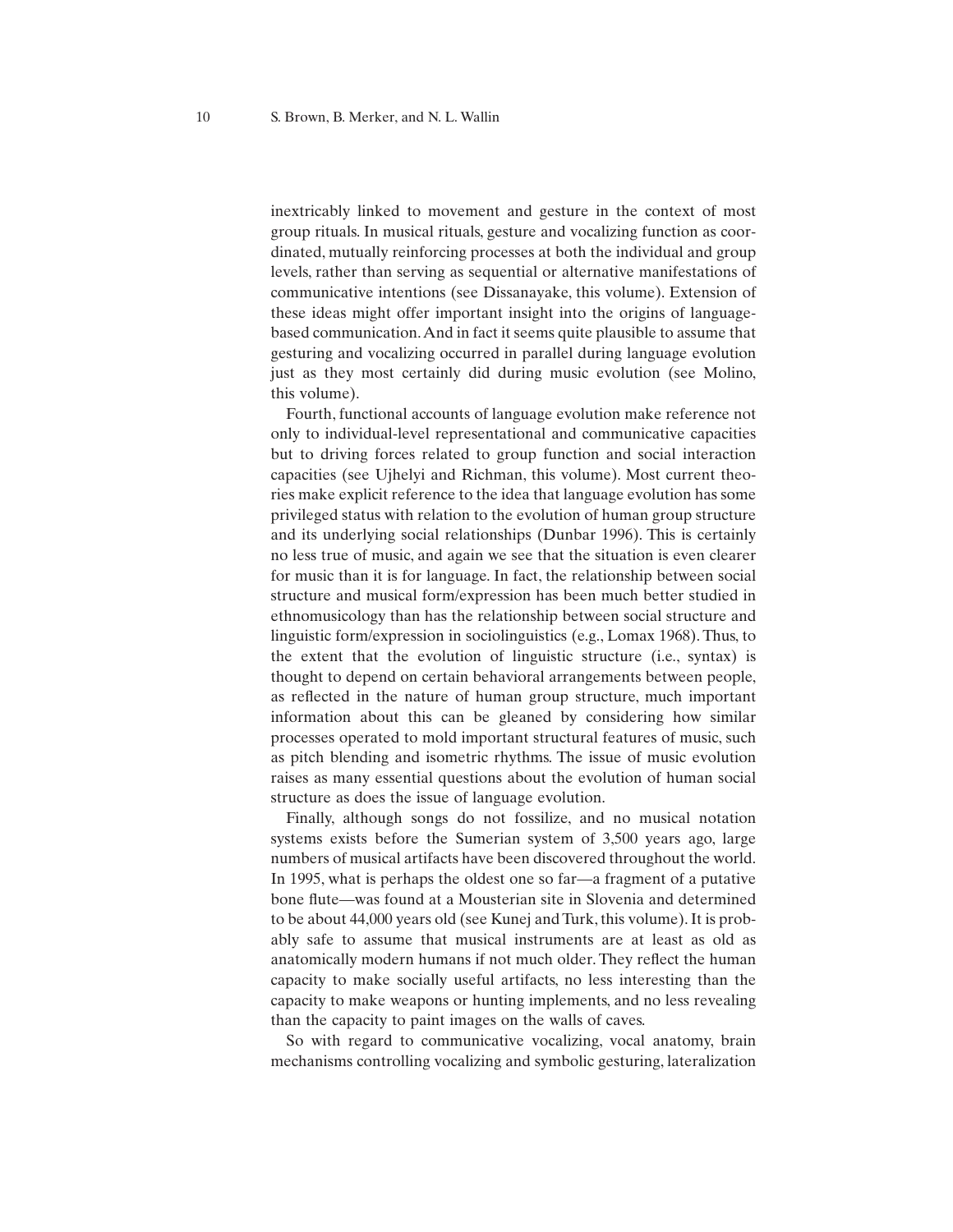of brain function, the hominid brain expansion, tool production, tool use, social structure, group rituals, evolution of syntax, and the like, analysis of music origins provides many avenues for addressing critical questions related to the origins of language and the evolution of human social behavior.

# **Selection Mechanisms for Music**

This discussion of the evolution of culture raises several important questions about the evolution of music. What is music for? under what conditions did it evolve? what types of selection pressures led to the evolution of human musical capacity? It seems quite clear that no known human culture lacks music and that all human beings are capable of creating and responding to music. Furthermore, neurological studies demonstrate the brain's specificity for music (Peretz 1993; Peretz and Morais 1993), again suggesting that musical capacity represents a specific biological competence rather a generalized cultural function. Yet, music is a highly multifunctional adaptation; it serves a large diversity of functional roles in all cultures. The logical question then becomes whether we can ascertain anything about the selection pressures that led to the evolution of this function by analyzing music's many roles in contemporary human cultures.

Many functional accounts for the origins of music have been proposed, and include everything from its uses in promoting domestication of animals and coordinating human social activity, to its roles in sexual display and parental care. If anything, such a diversity of roles would seem to discourage any simple determination of its underlying selection pressures. However, a number of evolutionary hypotheses are presented in this book. They fall into a few categories. First, several authors hold that music evolved by sexual selection, in other words that it evolved as a courtship device in the service of mate selection, a proposal closely connected to theories of singing in nonhuman animals, as many examples of animal song are thought to play a role in either intrasexual or intersexual selection (Darwin 1871; Andersson 1994). Such concepts can be found in the chapters by Slater, Payne, Merker, Miller, and Todd. Second, several authors link music's adaptive role to its ability to promote coordination, cohesion, and cooperation at the level of the social group. Such ideas can be found in the chapters by Geissmann, Ujhelyi, Brown, Richman, Dissanayake, and Freeman (see also Brown in press). Third, Dissanayake (this volume) proposes a parental care hypothesis in which music evolved to increase individual fitness by means of increasing offspring survival through improved parent-offspring communication. Finally, a number of contributors discuss the origins of music in terms of homology with language rather than in terms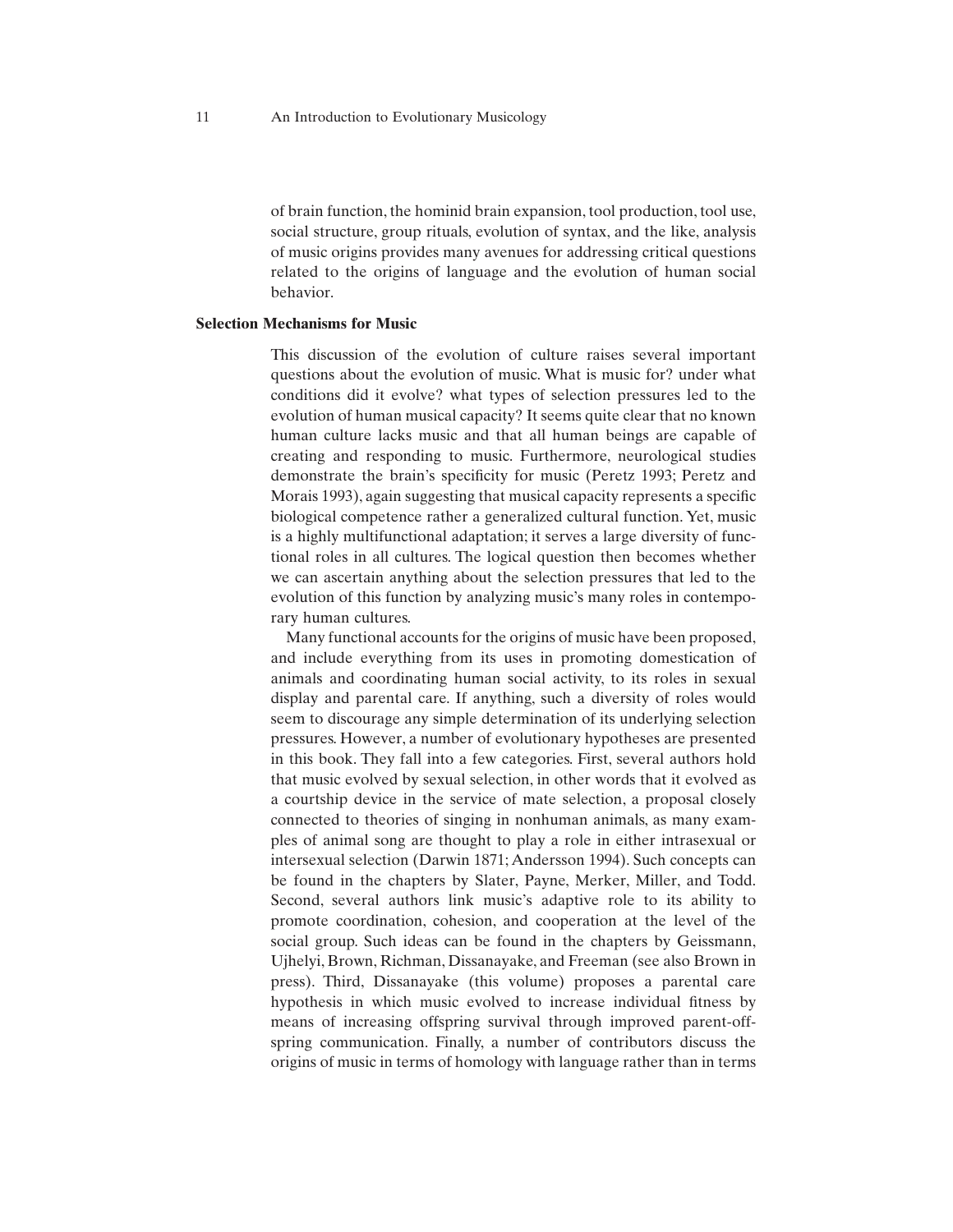of adaptive consequences per se. For example, Ujhelyi, Molino, Jerison, Falk, and Brown propose that the emergences of music and language are in some way linked during human evolution.

These notions are likely to harbor different predictions about the nature of musical form and performance style, and might actually explain complementary features of music. In this connection it is important to emphasize that present-day uses of music need not bear one-to-one correspondence to its uses at its origins, and furthermore, that several speciation events intervene between the present day and the time when our distant forebears parted company with chimpanzees on their evolutionary journey. That is, music's multifunctional nature may reflect the action of many selection pressures, and there is thus every reason to entertain a spectrum of selectionist hypotheses at this early stage in the exploration of the origins of music.

## **The Evolution of Meter**

One of the most distinct features of music, with reference to both animal song systems and human speech, is its use of isometric rhythms. The human ability to keep time should be distinguished from the ability of most animals (including humans) to move in a metric, alternating fashion. What is special about humans is not only their capacity to move rhythmically but their ability to *entrain* their movements to an external timekeeper, such as a beating drum. This is a key feature of both music and dance, and evolutionary accounts of music must explain the emergence of this ability of humans to synchronize their movements in a rhythmic fashion to that of conspecifics or other external timekeepers. Neurological studies reveal that this ability is dissociable from the capacity to produce and perceive the tonal features of music (Peretz 1990; Peretz and Kolinsky 1993). So a "modular" view of musical capacity (see Imberty, this volume) would suggest that metric timekeeping is a distinct feature of the human brain, one that most likely evolved in the context of groupwide music and dance rituals. This topic is discussed further by Merker and Molino (see also Brown in press).

# **Absolute Pitch**

Absolute pitch is described as "the ability attach to labels to isolated auditory stimuli on the basis of pitch alone" (Ward and Burns 1982), and is demonstrated by a person's ability either to recognize or produce specific tones without need of a pitch reference (as is required in the case of relative pitch among trained Western musicians). It is curious, given the general human capacity for categorical perception of sensory stimuli (such as in the case of speech sounds and color categories), that so few people have absolute pitch. What seems to be beyond dispute at this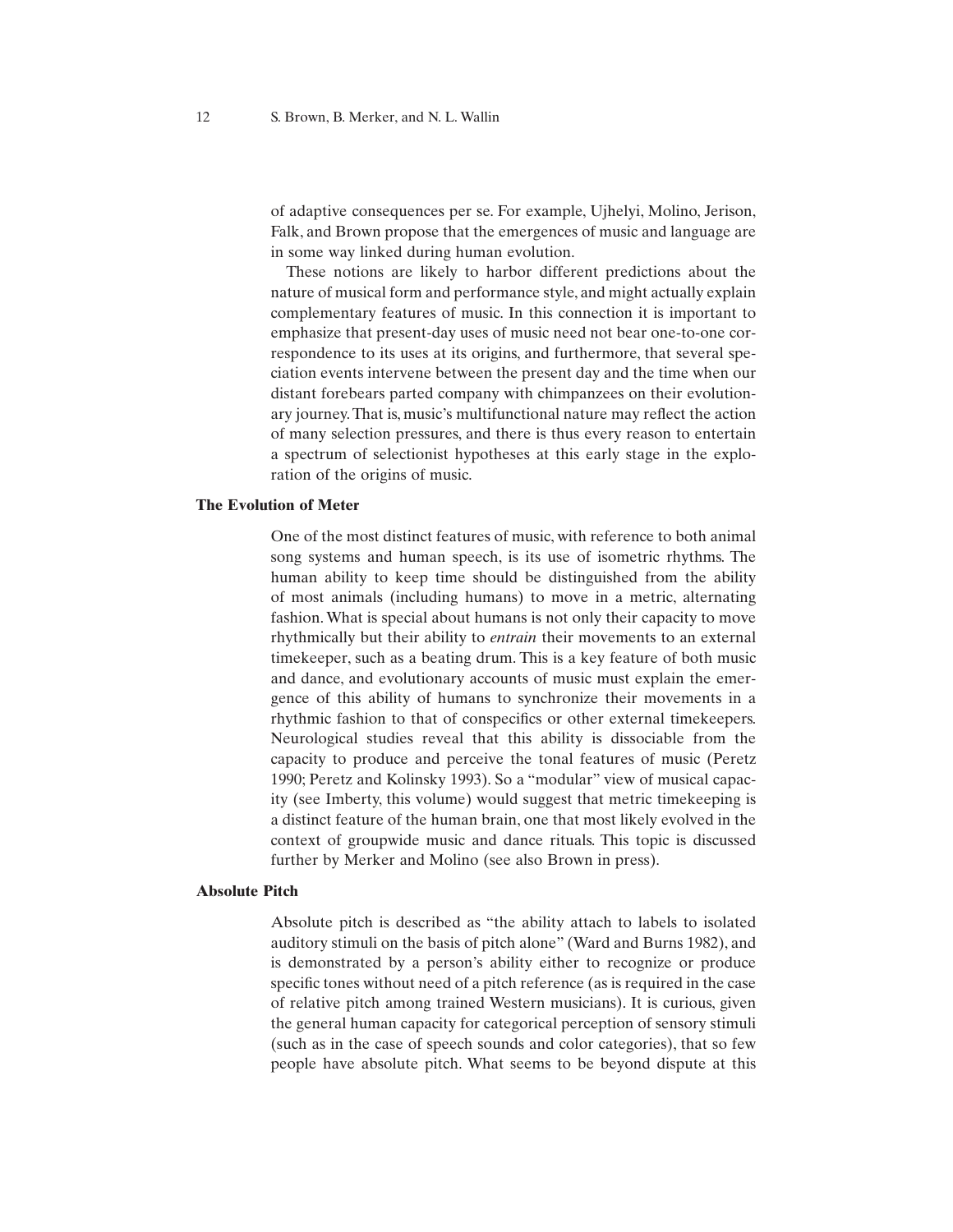point is that absolute pitch acquisition depends obligatorily on musical exposure and training during what is thought to be a critical period in cognitive development, somewhere between the ages of 3 and 6 (reviewed in Takeuchi and Hulse 1993). One explanation for why so few people have absolute pitch is that it is a genetic trait, and several pedigree analyses of families containing members having this ability concluded that it is an autosomal dominant genetic trait (Profita and Bidder 1988; Baharloo et al. 1998). Suffice to say that the search for the absolute pitch gene is now under way.

This suggestion of a genetic basis for absolute pitch should not be accepted uncritically, however, as it raises a large number of as-yetunaddressed evolutionary issues, including the significance and role of absolute pitch-processing capacities in nonhuman species (D'Amato 1988; Hulse, Takeuchi, and Braatan 1993) and in human nonmusicians (Halpern, 1989; Levitin 1994), as well as the importance of cultural exposure to music on the expression of absolute pitch at the *population* level. Absolute pitch might be nothing more than a general human capacity whose expression is strongly biased by the level and type of exposure to music that people experience in a given culture.

# **Musical Universals**

We conclude this section of major topics in evolutionary musicology with a discussion of musical universals. Since Chomsky, linguistics has been preoccupied with the study of universals, both grammatical and phonological. In the case of ethnomusicology, universals have been a subject of great skepticism, as they are seen as smacking too much of biological determinism, and therefore of denying the importance of historical forces and cultural traditions in explaining the properties of musical systems and musical behavior. However, the contemporary biocultural view of social behavior (e.g., Boyd and Richerson 1985; Durham 1991) calls for a balance between genetic constraints on the one hand, and historical contingencies on the other. The idea of musical universals does nothing if not place all of humankind on equal ground, acting as a biological safeguard against ethnocentric notions of musical superiority. In this balancing act between biological constraints and historical forces, the notion of musical universals merely provides a focus on the *unity* that underlies the great diversity present in the world's musical systems, and attributes this unity to neural constraints underlying musical processing (see Trehub and Imberty, this volume, for discussions of innateness in musical processing).

Regarding the common viewpoint in musicology that maintains that the search for musical universals is a fruitless endeavor not (merely) because the enterprise is marred by biological determinism but because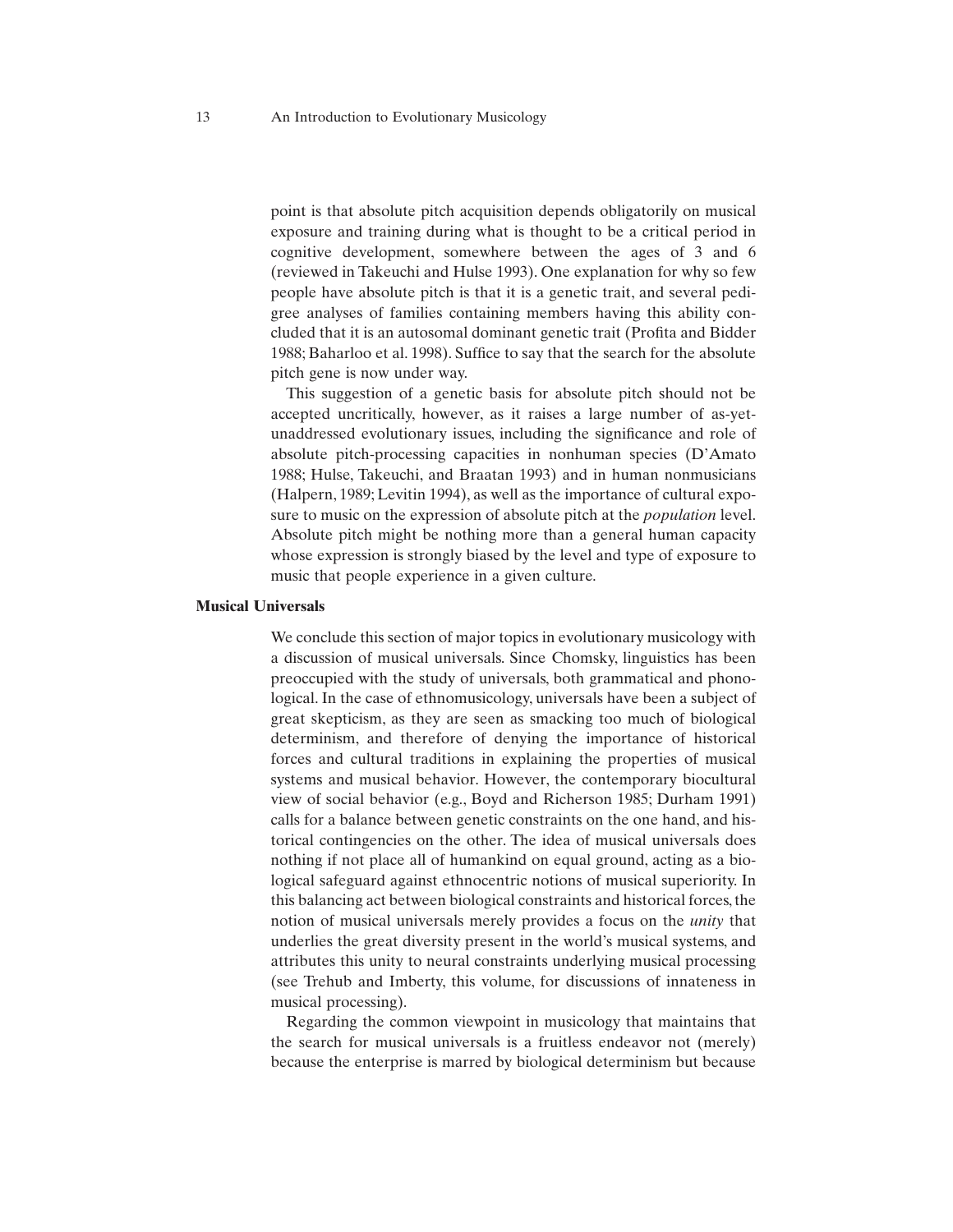there are no universals to be found, $4$  it is critical to emphasize Bruno Nettl's important point (this volume) that universals need not apply to *all* music. Certainly a feature that is found in three out of four musical styles in the world is of great interest to anyone studying the evolution of music. As a preview to a universal theory, let us just mention that octaves are perceived as equivalent in almost all cultures, that virtually all scales of the world consist of seven or fewer pitches (per octave), that most of the world's rhythmic patterns are based on divisive patterns of twos and threes, and that emotional excitement in music is universally expressed through loud, fast, accelerating, and high-registered sound patterns. There is clearly fertile ground for a discussion of structural and expressive universals in music (see Arom, Mâche, and Nettl, this volume; Brown, submitted). It is simply wrong to say that a demonstration of musical universals denies anything of the uniqueness or richness of any culture's particular forms of musical expression. If anything, it protects this uniqueness against ethnocentric claims that some cultures' musics are "more evolved" than those of other cultures, claims frequently heard even in contemporary times.

## **Methods in Evolutionary Musicology**

The evolutionary musicological issues discussed thus far are amenable to scientific analysis by a host of empirical techniques, as well as by formal modeling and computer simulation (an example being provided by Todd, this volume). For theory building to be fruitful, it must ultimately be based on empirical evidence, and in this section we focus on the principal methods that are available to evolutionary musicology.

# **The Comparative Method and Analysis of Animal Song**

Whether or not animal song is viewed as a type of music, it is important to analyze the behavioral-ecological and generative factors that unite it with human music as common adaptations. This includes three major areas of study: acoustic analysis of song, neurobiological analysis of song production and perception, and behavioral-ecological analysis of singing behavior and its associated displays. The first applies the standard methods developed for the acoustic analysis of musical and speech sounds to the realm of animal vocalizations, such as frequency analysis, spectral analysis, and a number of modern computer-based methods for discriminant and correlational analysis. Powerful as these methods are as aids in acoustical characterization and statistical classification of sounds, much remains to be done to bridge the gap between the working tools of the biologist and the powerful notational system developed in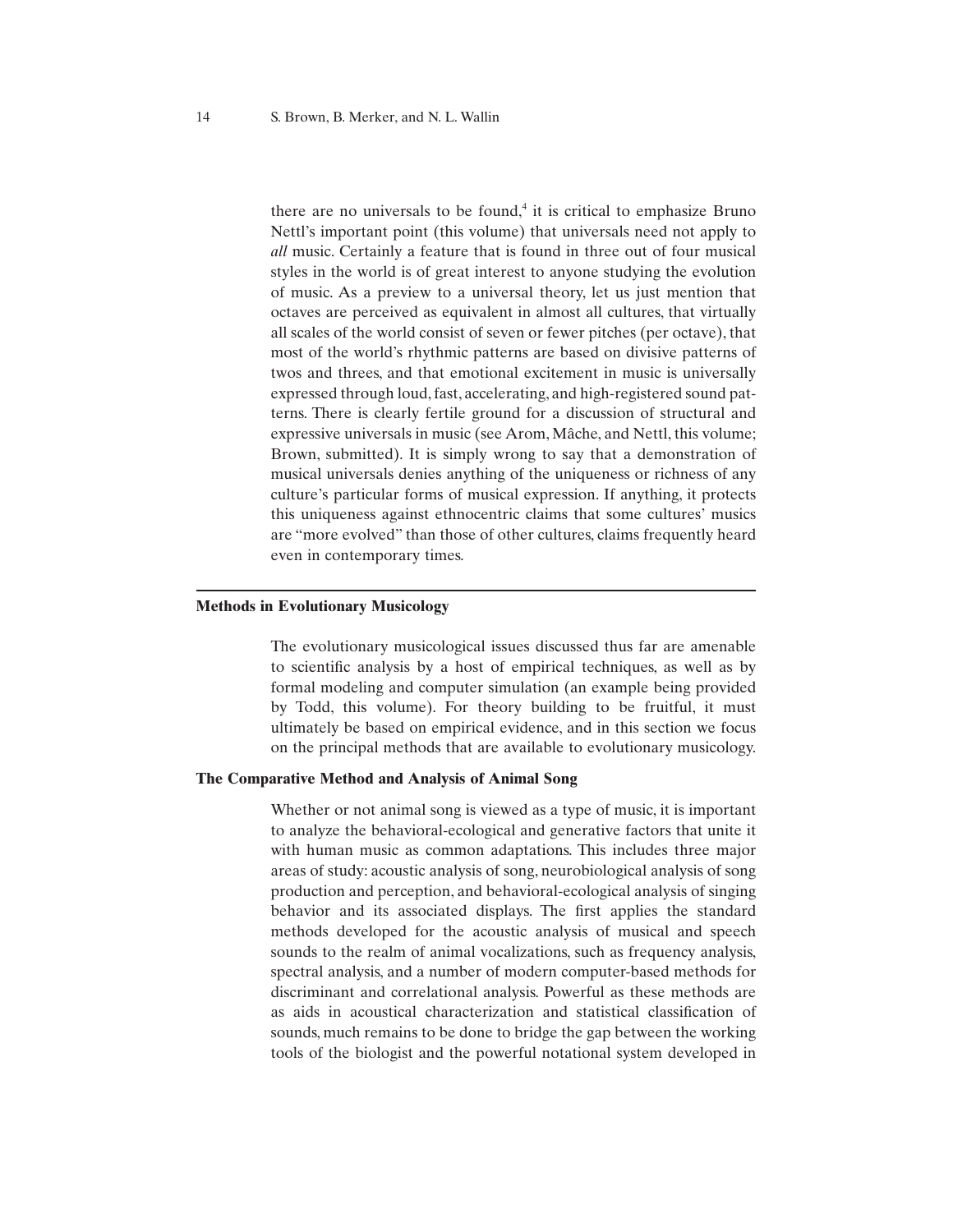the Western musical tradition, which is the chief working formalism of the musicologist. We believe that bridging this methodological gap will allow a number of problems in evolutionary musicology to be addressed with new precision and to be illuminated by new sources of comparative data (e.g., Szöke and Filip 1977).

The second area, the neurobiology of song, was developed as a natural extension of the pioneering acoustic and developmental studies of birdsong by Thorpe in the 1950s (see Thorpe 1961). A highly successful paradigmatic combination of experimental methods and questions allowed investigators such as Konishi (1965), Nottebohm (1967), and Marler (1970) not only to refine knowledge of the mechanisms of birdsong but to elucidate their neural substrates (Nottebohm 1989; Konishi 1994).This involves a description of the song-specific nuclei and neural pathways underlying song production and song perception in singing species, as well as consideration of the ontogenetic mechanisms and sex differences that underlie the development of these song pathways, especially in the case of sexually dimorphic species, which includes most singing species other than humans. Unfortunately, the impressive advances made in the study of the structure, development, and mechanisms of birdsong have not been duplicated in any other singing species, and from the standpoint of evolutionary musicology it is urgent to extend the paradigmatic power of avian studies to the analysis of other singing species.

The third area includes analysis of the behavioral contexts during which singing occurs, as well as the presumed functions and meanings of animal song and its associated display behaviors. A major goal of this research is to establish the link between song function and structure, in other words, to relate communicative meaning to acoustic sound patterns. Catchpole and Slater (1995) and Hauser (1996) provide promising approaches to the question of meaning in animal communication systems (see also Marler, Slater, Whaling, Geissmann, Hauser, Ujhelyi, and Payne, this volume), and it is hoped that such approaches will be exploited in future work on the behavioral ecology of animal song.

## **Physical Anthropology and Musical Archeology**

The study of both fossils and artifacts will contribute to an understanding of music evolution in a manner that has already greatly benefited the study of language evolution. New findings in the reconstruction of hominid vocal anatomy and brain anatomy will contribute to an understanding of not only the evolution of speech but to parallel understanding of the evolution of singing (see Frayer and Nicolay, this volume). In addition to these inferences based on the vocal and cognitive capacities of our hominid ancestors, a crucial aspect of the reconstruction of musical history lies in the study of musical artifacts themselves. Musical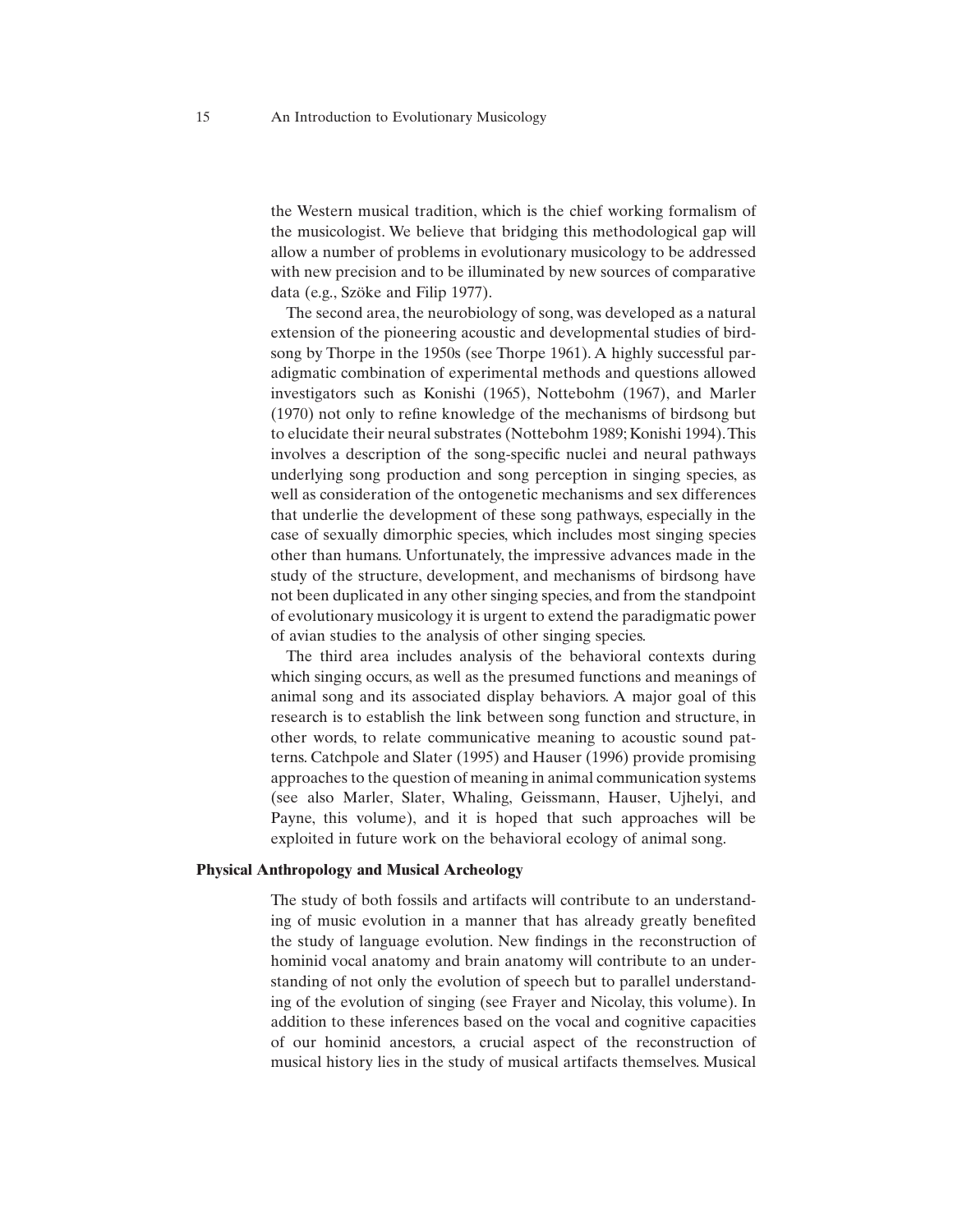archeology is a relatively young discipline that promises to supply important new information about the origins of music. It is represented in this volume by Kunej and Turk's analysis of what may be the oldest musical instrument discovered to date.They demonstrate both the difficulties and the promise of this approach to the evolution of music. But in addition, excavation and study of a rich and diverse assortment of stone, bronze, ivory, and clay musical artifacts from all parts of the world are helping to fill the historical gap between the Paleolithic horizon<sup>5</sup> and modernday music making (e.g., Hickman and Hughes 1988; and the series of volumes put out by the Study Group on Musical Archaeology of the International Council for Traditional Music).

# **Music-Language Comparative Analysis**

One important area for future research in biomusicology will be the interface between music and language and the evolutionary roots of this relationship. This work will come as much from the study of phonology and sign language as from the study of music and dance. Intonational phonology is now developing mature theories for the analysis of intonation in all languages.This includes autosegmental theory for the analysis of tone (Goldsmith 1990, 1995; Ladd 1996) and metrical phonology for the analysis of rhythmic patterns in speech (reviewed in Kiparsky and Youmans 1990). Such studies will benefit as well from the cognitive psychological approach, which will help elucidate the cognitive mechanisms of both acoustic and expressive processing in music and speech. Although most of this research will focus on contemporary linguistic and musical function, it will unquestionably provide insight into and fuel speculations about the intertwined evolutionary origins of music and language.

## **Human Brain Imaging**

Undeniably one of the most important sources of new information for the field of biomusicology will be the ever-expanding array of studies using both structural and functional brain-imaging techniques in humans. Such techniques have already demonstrated their potential to elucidate brain areas mediating both the production and perception of music, including tonal, rhythmic, and emotive aspects of music processing (reviewed in Sergent 1993; Peretz and Morais 1993; Hodges 1996).

Such studies will provide great insight into the localization and the lateralization of these functions, as well as touch on such important issues as ontogenetic development, sex differences (Hough et al. 1994), musical performance (Sergent et al. 1992), the effects of musical training on brain structure (Schlaug et al. 1995a; Elbert et al. 1995; Pantev et al. 1998), neural correlates of skills such as absolute pitch (Schlaug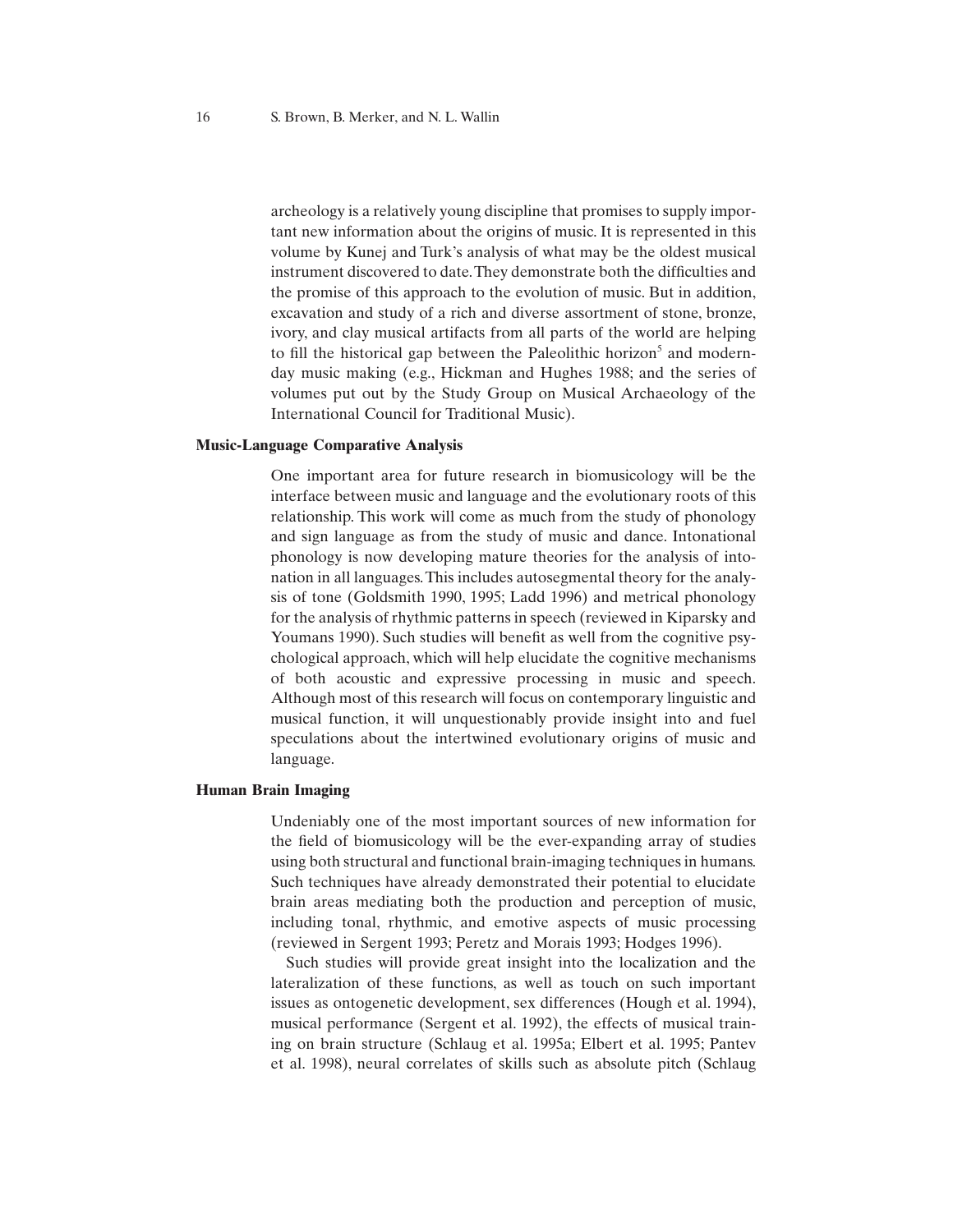et al. 1995b; Zatorre et al. 1998) and musical score reading (Nakada et al. 1998), the effects of disease and aging on brain structure and function, and so on.

As mentioned, a key evolutionary question deals with the neurobiology of metric timekeeping, and it is predicted that the analysis of brain areas underlying meter will be a central area of interest for both music and speech (Penhune, Zatorre, and Evans 1998). Also, the relationship between the localizations of musical function and language function in the brain will be a central concern in mapping studies. This will touch especially on the domains of intonational phonology and metrical phonology, where the greatest potential for overlap between music and language seems apparent (Jackendoff 1990; Pierrehumbert 1991).

# **Comparative Musicology**

Finally, a great beneficiary of the evolutionary approach to music will be musicology itself, especially ethnomusicology. Darwinian anthropology and evolutionary psychology will provide many new evolutionary models of music, several of which are presented in this volume, that will be testable in comparative musicological studies. We believe that musicology has much to gain from these new models, and should not shy away from evolutionary approaches to culture. Testing such models will require a highly cross-cultural approach to the five following major aspects of musical events:

1. Selection of who the *musicians* of a given culture are: their age and sex; do all people participate in musical events or are musicians and nonmusicians segregated? are the singers and instrumentalists of a given culture the same people? if segregation exists in any of these areas, how are the roles determined? what is the status of musicians in a culture? etc.

2. The *contexts and contents* of musical rituals: when, where, and how musical events occur; the organization of ceremonies involving music; song texts and other supporting narratives; myths and symbolisms; coordination of music with dance, poetry, theater, storytelling, trance, mime, etc.

3. The *social arrangement of musical performance*: solo versus group performance arrangement; gender or age specificity of particular musical forms; responsorial versus antiphonal choral singing arrangement; degree of soloist domination in instrumental performance; etc.

4. *Musical reflectors of this social arrangement* (Lomax 1968): use of monophonic versus heterophonic versus polyphonic versus homophonic multipart arrangements; use of measured versus unmeasured rhythmic patterns; the predominant vocal style of a culture; etc.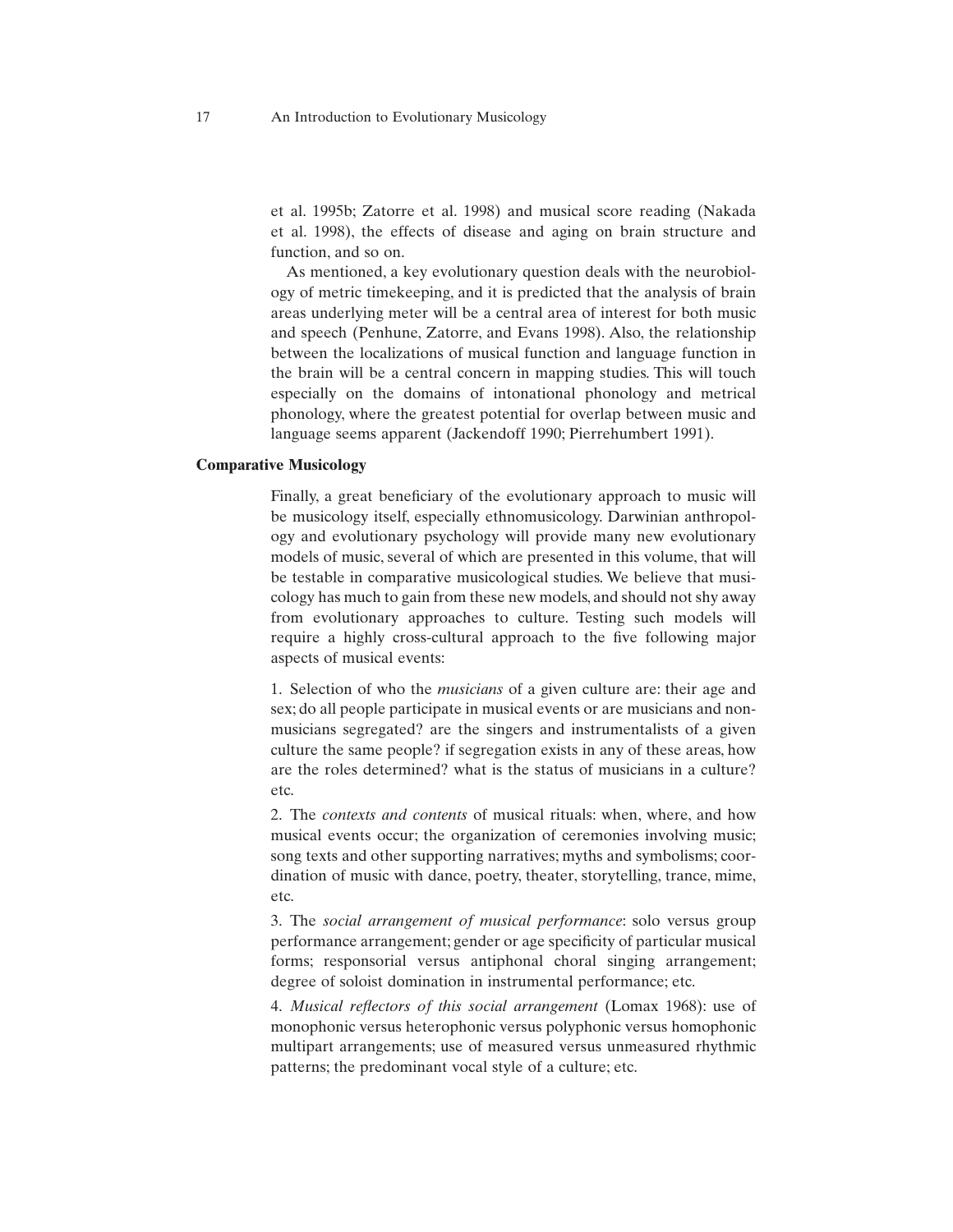5. The *mode of transmission* of musical knowledge from generation to generation: how musical repertoires of a culture are organized; the nature of musical pedagogy; use of a musical notation system; tolerance versus intolerance to change; use of guided improvisation in pedagogy and performance; etc.

Analysis of these five broad factors does not depend so much on new methods in ethnomusicology as on a new commitment to a comparative approach to musical behavior, performance style, and meaning. But in addition to this, comparative musicology must seriously return to the issues of musical universals and classification to understand not only the deep evolutionary roots of music but how contemporary musical systems undergo change and stasis from historical and geographic perspectives. In fact, this applies as much to the behavioral and semiotic levels of music as to its acoustic level. This need will become all the greater as the degree of intercultural influence and overlap increases in the third millennium.

# **Music Evolution: Biological versus Cultural**

It is unfortunate that the term "music evolution" (like the term "language evolution") has such an ambiguous meaning, as it refers both to biological evolution of a capacity and to cultural evolution of that capacity's output. In other words, the term refers both to the biological emergence of music through evolution of the capacity to make it (an evolutionary psychological consideration) as well as to the historical changes in musical systems and styles that occur over time and place (a comparative musicological consideration). This distinction highlights differences in the nature and dynamics of biological and cultural evolution. This section looks at music evolution from the standpoint of cultural evolution and tries to tie it in with the biological evolution of musical capacity during hominid evolution (see also Molino, this volume).

One way to think about this issue is from the perspective of Darwinian theories of culture (Durham 1990, 1991, 1992), which are "particulate" theories that view cultural objects as *replicators*; in other words, as objects capable of being reproduced and transmitted to future generations. According to such theories, the basic unit of cultural replication is the "meme" (Dawkins 1982; Durham 1991). A meme can refer to any kind of cultural object, for example, a musical instrument, song text, musical style, musical myth, or scale type, so long as it is capable of being replicated and transmitted culturally. Because a given meme in a culture usually has many related forms (e.g., several different designs for the same instrument; several different performance styles of a given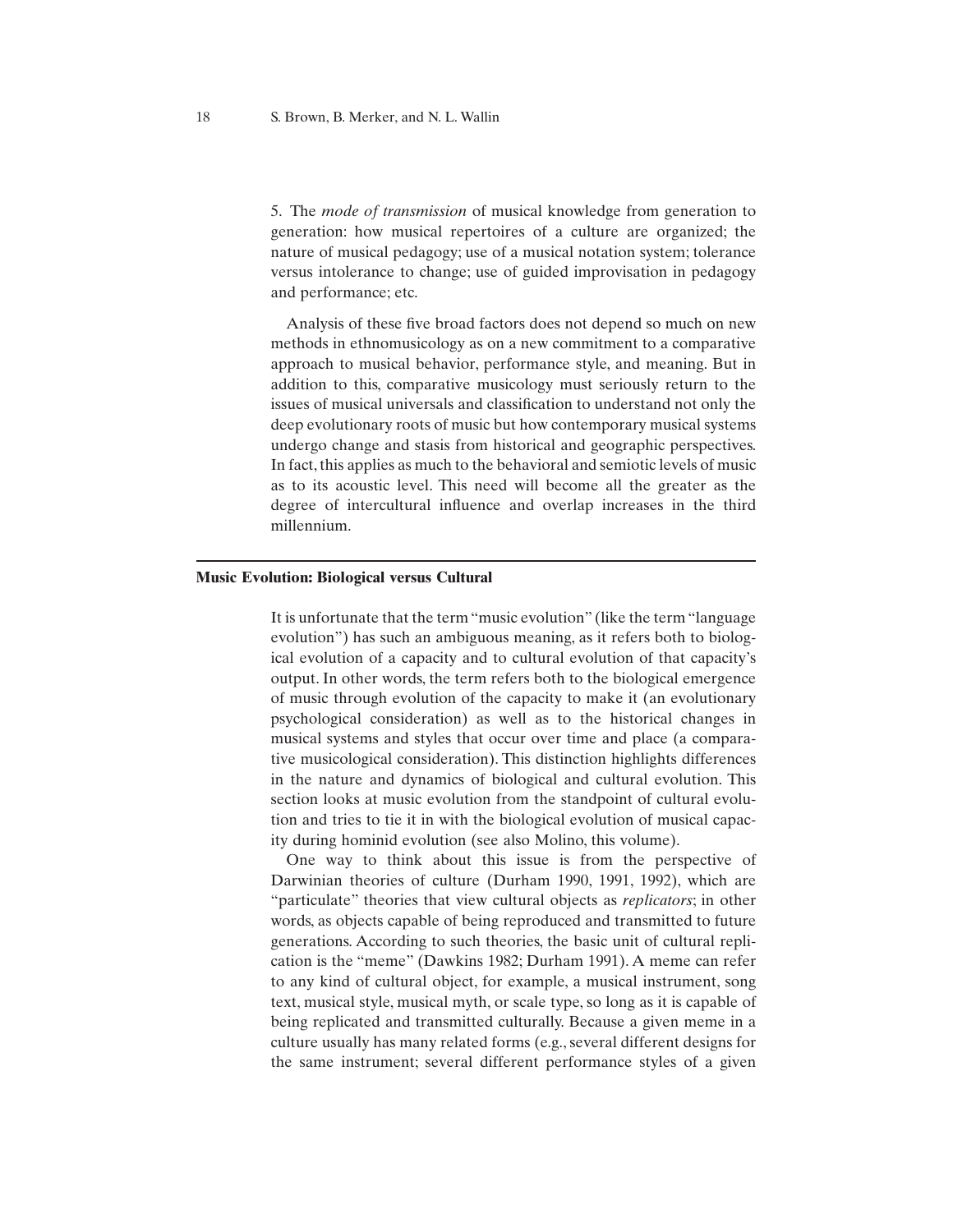musical genre; different scale types or rhythms for a given musical style, etc.), Darwinian theories of culture posit that differential replication of memes is dependent on the process of *cultural selection* (a process analogous to but different from natural selection), whereby certain forms of a meme are transmitted to future generations while others become extinct. Let there be no confusion: cultural objects are not biological species, and cultural selection (according to cultural consequences) is not natural selection (according to reproductive consequences). However, the Darwinian mechanics of replication, variation, and selection can be thought of as operating in both spheres in a formally analogous fashion, thus making these theories both parsimonious and attractive.

The final topics to be addressed in this chapter are musical classification and the reconstruction of musical history. To what extent is it possible to talk about monophyly in world musics in the same manner that this notion is seriously debated in the field of linguistics? It is important to point out that any discussion of the evolution of musical styles throughout the world depends strongly on a theory of musical classification, and that this topic has been all but taboo in musicology, a situation we hope will be rectified in the coming years.The concept of musical classification has unfortunately suffered the same fate as many other evolutionary ideas in musicology, as it has been seen as depriving cultures of the individuality and specialness of their musical styles.This kind of thinking, despite its good intentions, will only perpetuate the state of isolation that musicology has faced for many decades with regard to the question of human origins. Clearly, some kind of balance must be found between the need of ethnomusicologists to preserve the image that the music of a given culture is individual and special, and the important need of evolutionary musicologists to use music as a tool to study human evolution. There is no question that classification is an artificial activity, one that downplays individual differences for the sake of large-scale coherence. As such, it has the potential to offend the sensibilities of people through its tendency to lump together musical styles that transcend ethnic and political barriers. However, classification should not be viewed as an academic exercise for its own sake, or as a device for suppressing and denigrating cultures, but as an important tool for understanding the deep roots of musical styles and thus human cultural behavior in general. No evolutionary approach to music can avoid the topic of classification in some form. Nor should it.

Let us consider briefly the only serious hypothesis put forth to explain the evolution of contemporary global musical styles. It is based on a concept proposed by Alan Lomax (1980) in a paper that summarized the results of his "cantometrics" approach to musical classification in the 1960s. This hypothesis is almost certainly wrong in detail, but gives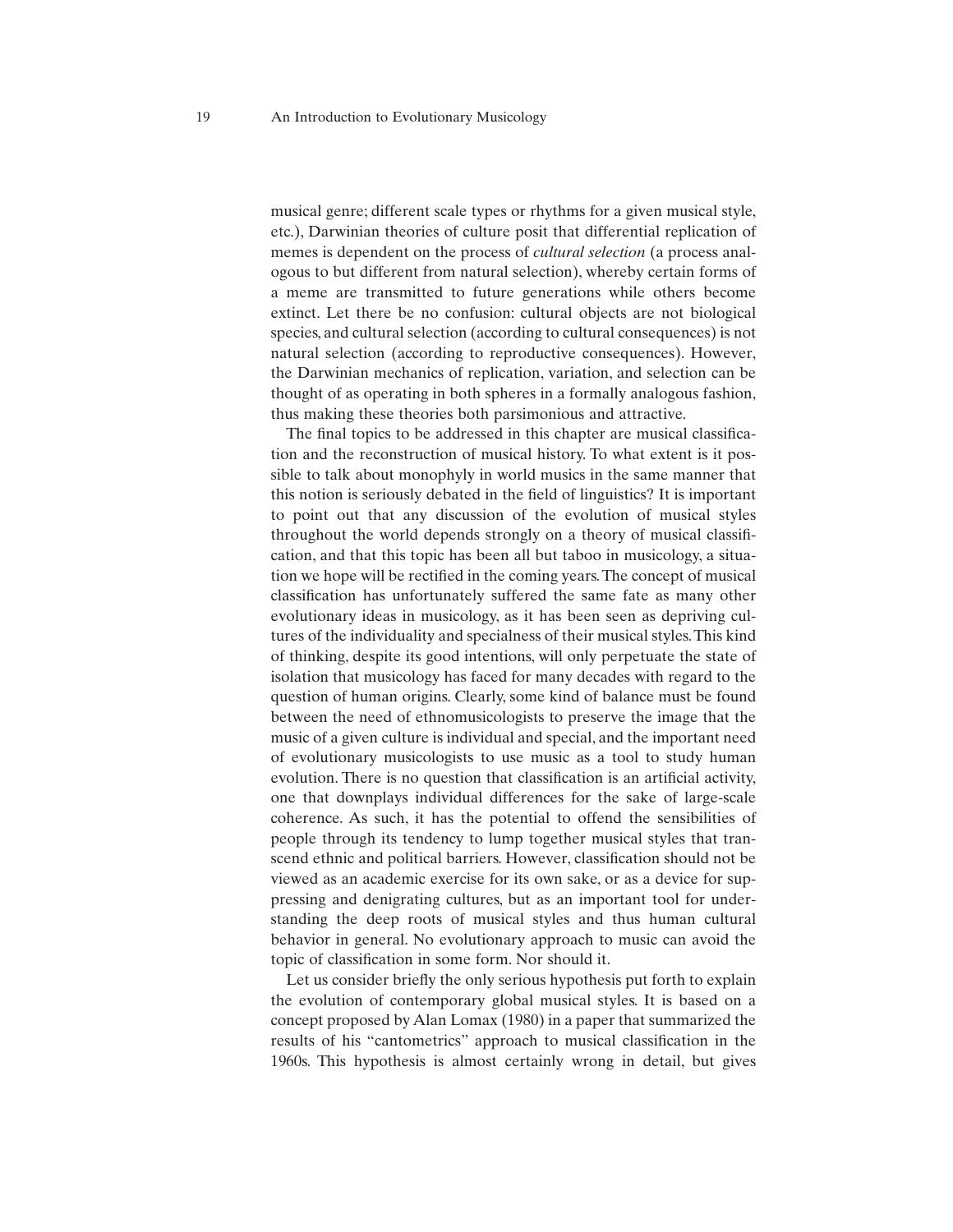serious food for thought about the origins of musical styles. It begins with a comparative look at musical performance style in 233 world cultures. Based on an analysis of a diverse set of structural and performance properties for 4,000 songs, Lomax was able to classify the performance styles of the 233 cultures into 10 basic families. Next, he discovered that two of these ten model styles stood out for their highly contrastive nature. One is thought to have emerged in eastern Siberia and the other in sub-Saharan Africa. The former is characterized by "male dominated solos or rough unison choralizing, by free or irregular rhythms, and by a steadily increasing information load in various parameters—in glottal, then other ornaments, in long phrases and complex melodic forms, in increasingly explicit texts and in complexly organized orchestral accompaniment." The latter, by contrast, is "feminized, polyvoiced, regular in rhythm, repetitious, melodically brief, cohesive, well-integrated, with rhythmically oriented orchestras" (Lomax 1980:39–40).

Lomax's major hypothesis is that the phylogenetic tree of musical style had two evolutionary roots, one in eastern Asia and the other in sub-Saharan Africa, and that *all contemporary musical styles emerged as either offshoots or blends of them*. This idea certainly has great intuitive appeal, yet contrary to it are the results of Eric Minch and Steven Brown (unpublished data) showing that unrooted phylogenetic trees generated from Lomax's own cantometric data set of musical performance style do *not* place the Siberian style (and its offshoots) and the African style at opposite ends of the tree, as predicted by Lomax. Thus, this "biphyletic" hypothesis is almost certainly incorrect in detail. However, given the fact that it is the first and only one of its kind in the published literature, it will certainly function as a useful null hypothesis against which future models will be tested.

The cultural evolutionary issues discussed in this chapter, including musical universals, classification, replicators, and the musical map of the world, are critical concerns that contemporary ethnomusicology has either ignored or simply rejected. In our opinion, ethnomusicology has not met its calling. It is time for an evolutionary-based musicology to revive these forgotten issues if there is to be any hope of using the outstandingly rich database we have about music and musical behavior to enlighten music's own biological origins. "Mythology is wrong. Music is not the merciful gift of benevolent gods or heroes," wrote Curt Sachs in 1948. However, musicologists for the better part of the twentieth century operated under the illusion that music was simply a merciful gift, one whose origin was never questioned. It is time now to start asking questions about the origins of music, and in doing so, to address fundamental questions about the origins of our species.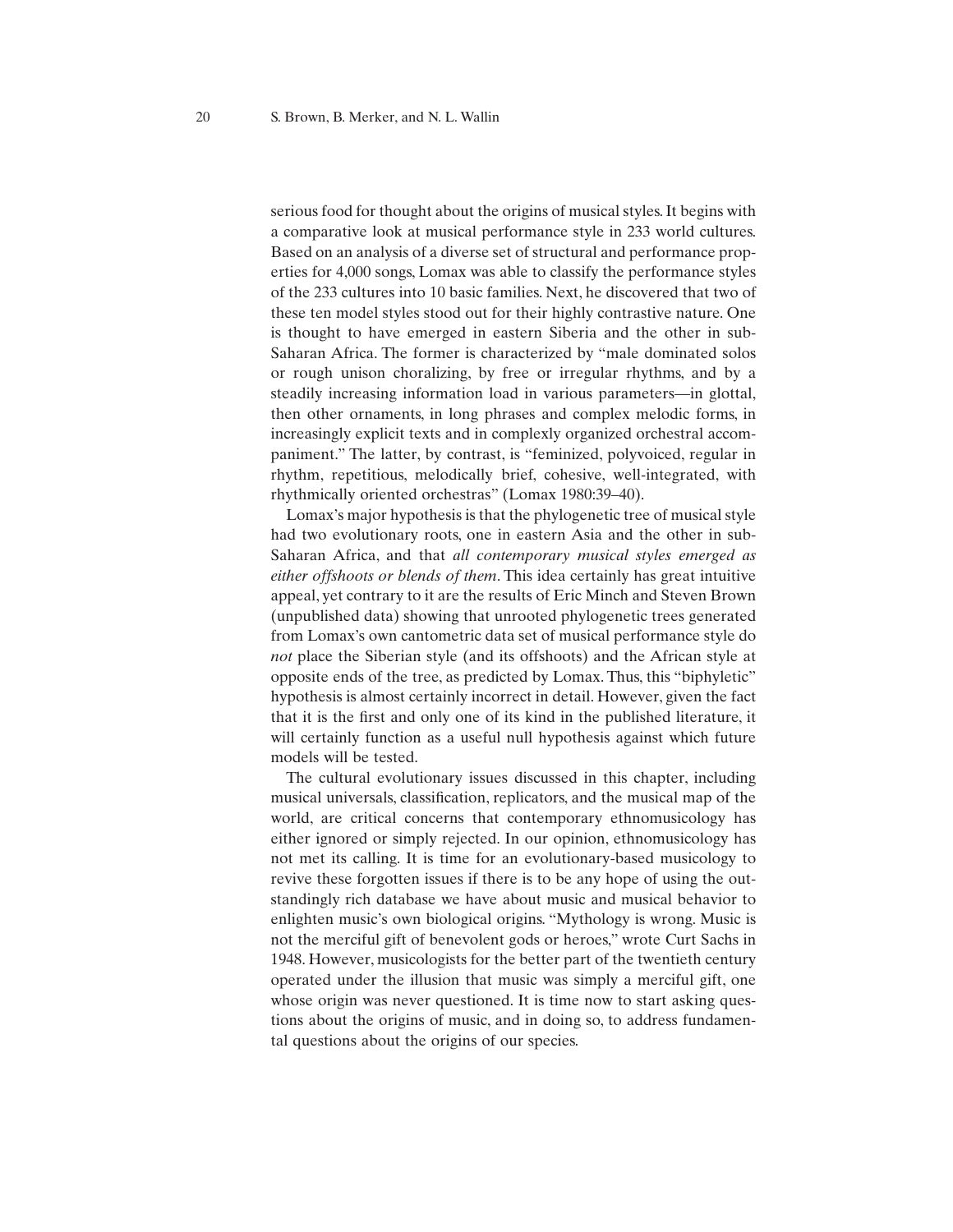# **The Future of Evolutionary Musicology**

It is hoped that this brief introduction to the major issues and methods of evolutionary musicology sets the stage for the many essays that are to follow. Evolutionary musicology has great potential to contribute to the study of so many questions of interest to contemporary scholars. We realize that a research career in the field requires a technical training in both music and biology, and that few people up till now have either acquired the necessary double background or (like musical physicians) have taken the time to apply their two areas of training to the synthetic questions that biomusicology addresses. It is our hope that this situation will change in coming years, and that the next generation of students will realize the great rewards that await them in making the extra effort to develop training both in the arts and in the experimental sciences such as biology.

The future of evolutionary musicology is beginning now. In the same way that the current chapter is the beginning of this book, so too this book is the beginning of a new field devoted to the analysis of music evolution, both its biological and its cultural forms. We conclude this introduction by saying that just as music brings us in touch with the very deepest levels of our emotions, so too the study of music evolution has the potential to bring us in touch with the very deepest aspects of our humanity, our origins, our reasons for being.

Let the discussions begin.

#### **Notes**

<sup>1.</sup> See Nettl and Bohlman (1991) for an excellent discussion of the history of the Berlin school, especially the essays by Blum, Christensen, Ringer, and Schneider.

<sup>2.</sup> It is unfortunate that so few of the works of the Berlin school have been translated into English. It is very important that musicology come to terms with its own history and see it in proper perspective. There is no question that much scholarship in comparative musicology was permeated by racialist notions about the superiority of European tonal music, and that much faulty reasoning was used in creating "unilinear" evolutionary arguments about the origins of musical systems. This was no less true of much theorizing in sociology or anthropology at the time. Yet, this comment must be balanced by the realization that the comparative musicologists succeeded in bringing recordings and analyses of non-European musics to the European public for the first time, thus educating Western people about these musics in a way that no scholarly anthropological text could have done. Racialism should not be confused with racism, and it must be emphasized that despite their use of dated terms such as "primitive cultures" and "primitive music," the comparative musicologists wrote about the musics of non-Western cultures with nothing less than respect. It is a credit to the members of the Berlin school that they were attempting to develop a general theory of music, one that applied to all human beings and all musics. The spirit of this universalist approach to music and musical behavior unquestionably permeates this entire volume. In sum, we believe that it is high time that the Berlin school of comparative musicology be viewed beyond the racialism that was so predominant in all areas of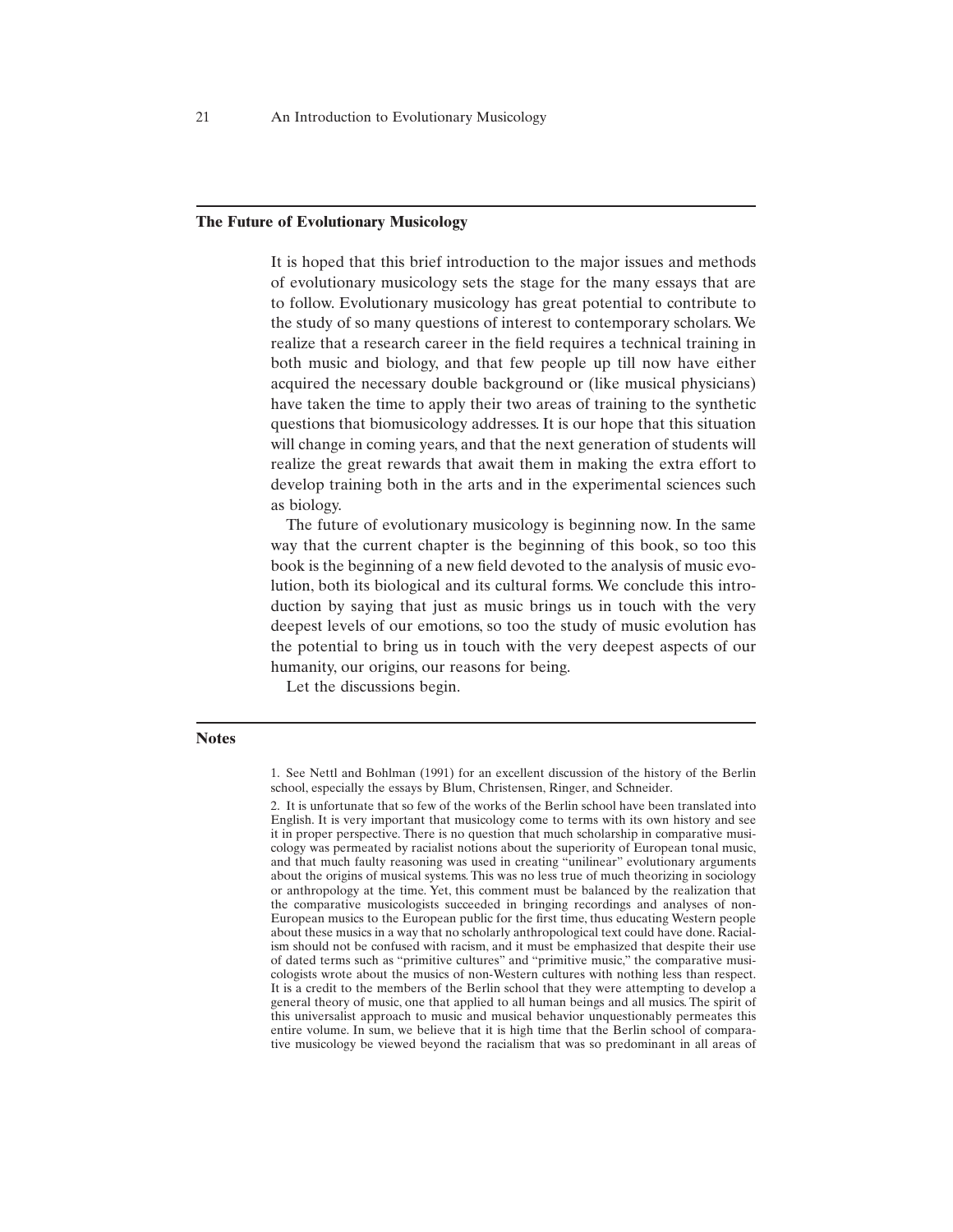scholarship at the time, and be seen for the truly seminal contribution it has made to musicology, and especially to the type of universalist thinking that evolutionary musicology is once again trying to revive.

3. Unfortunately, we have not been able to track down this 1852 reference to Wagner.

4. Consider the following quotation by George List (1971): ". . . the only universal aspect of music seems to be that most people make it. And that is about the only universal involved. I could provide pages of examples of the non-universality of music. This is hardly worth the trouble. Every ethnomusicologist could do the same.... since we are unlikely to ever find the universals."

5. For an excellent French-language review of the musical archeology of the Upper Paleolithic, see Dauvois (1994).

#### **References**

Andersson, M. (1994). *Sexual Selection*. Princeton: Princeton University Press.

Armstrong, D. F., Stokoe, W. C., and Wilcox, S. E. (1995). *Gesture and the Nature of Language*. Cambridge, UK: Cambridge University Press.

Baharloo, S., Johnston, P. A., Service, S. K., Gitschier, J., and Freimer, N. B. (1998). Absolute pitch: An approach for identification of genetic and nongenetic components. *American Journal of Human Genetics* 62:224–231.

Barkow, J. H., Cosmides, L., and Tooby, J. (1992). *The Adapted Mind: Evolutionary Psychology and the Generation of Culture*. Oxford: Oxford University Press.

Beaken, M. (1996). *The Making of Language*. Edinburgh: Edinburgh University Press.

Boyd, R. and Richerson, P. J. (1985). *Culture and the Evolutionary Process*. Chicago: University of Chicago Press.

Brown, S. (in press). Evolutionary models of music: From sexual selection to group selection. In F. Tonneau and N. S. Thompson (Eds.) *Perspectives in Ethology*, XIII. New York: Plenum.

Brown, S. (submitted). Toward a universal musicology.

Catchpole, C. K. and Slater, P. J. B. (1995). *Bird Song: Biological Themes and Variations*. Cambridge, UK: Cambridge University Press.

Cavalli-Sforza, L. L., Menozzi, P., and Piazza, A. (1994). *The History and Geography of Human Genes*. Princeton, NJ: Princeton University Press.

Corballis, M. C. (1991). *The Lopsided Ape: Evolution of the Generative Mind*. Oxford: Oxford University Press.

D'Amato, M. R. (1988). A search for tonal pattern perception in cebus monkeys: Why monkeys can't hum a tune. *Music Perception* 5:453–480.

Darwin, C. (1871). *The Descent of Man, and Selection in Relation to Sex*. London: Murray.

Dauvois, M. (1994). Les témoins paléolithiques du son et de la musique. In *La Pluridisciplinarité en Archéologie Musicale*, Vol. 1 (pp. 151–206). Paris: Centre Français d'Archéologie Musicale PRO LYRA.

Dawkins, R. (1982). *The Extended Phenotype:The Gene as Unit of Selection*. San Francisco: Freeman.

Deacon, T. (1992). The neural circuitry underlying primate calls and human language. In J. Wind, B. Chiarelli, B. Bichakjian, A. Nocentini, and A. Jonker (Eds.) *Language Origins: A Multidisciplinary Approach* (pp. 121–162). Dordrecht: Kluwer.

Dunbar, R. (1996). *Grooming, Gossip and the Evolution of Language*. London: Faber and Faber.

Durham, W. H. (1990). Advances in evolutionary culture theory. *Annual Review of Anthropology* 19:187–210.

Durham, W. H. (1991). *Coevolution: Genes, Culture and Human Diversity*. Stanford, CA: Stanford University Press.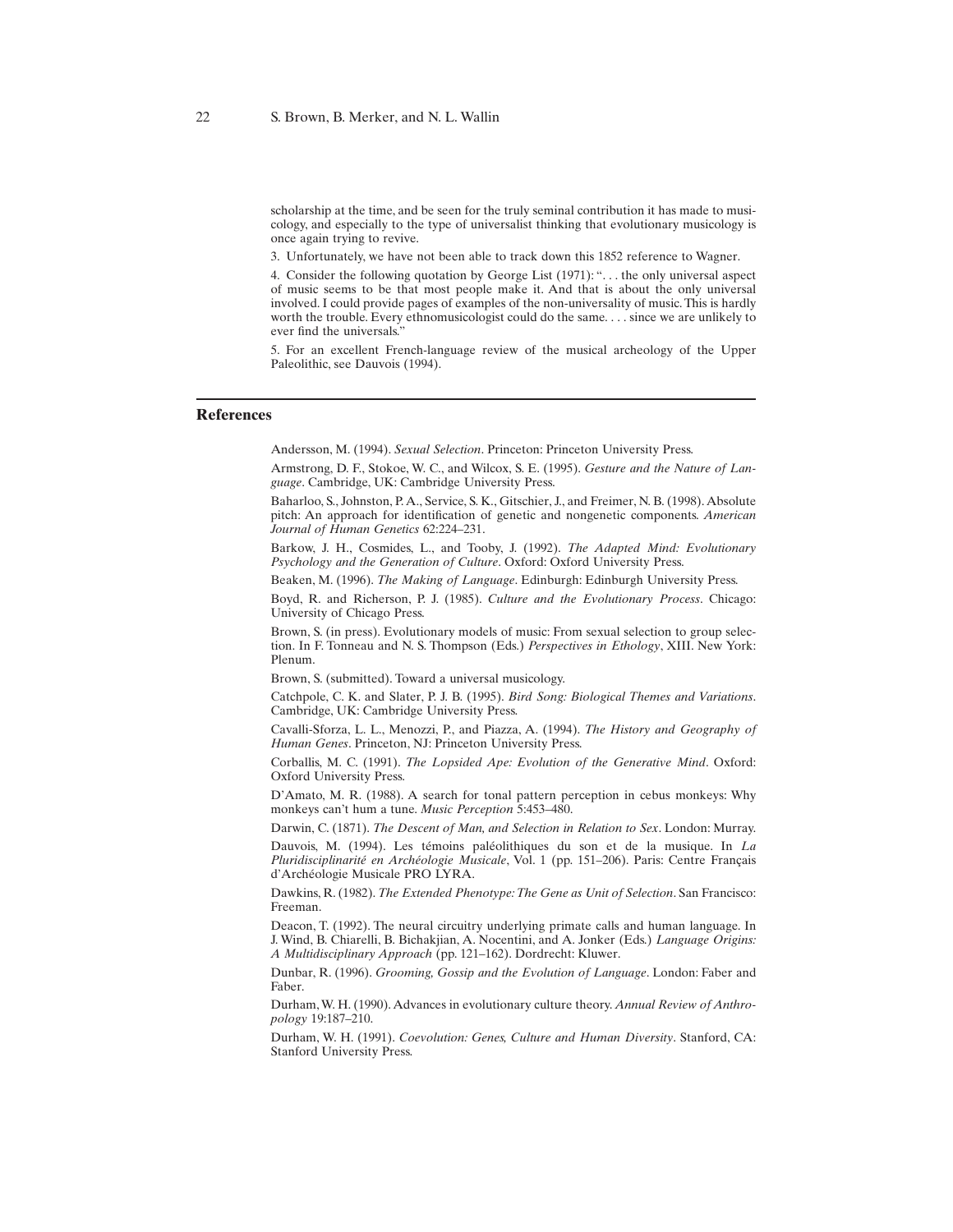Durham, W. H. (1992). Applications of evolutionary culture theory. *Annual Review of Anthropology* 21:331–355.

Elbert, T., Pantev, C., Wienbruch, C., Rockstroh, B., and Taub, E. (1995). Increased cortical representation of the fingers of the left hand in string players. *Science* 270:305–307.

Feldman, M. W. and Laland, K. N. (1996). Gene-culture coevolutionary theory. *Trends in Ecology and Evolution* 11:453–457.

Fromkin, V. (Ed.) (1978). *Tone: A Linguistic Survey*. New York: Academic Press.

Goldsmith, J. A. (1990). *Autosegmental & Metrical Phonology*. Oxford: Blackwell.

Goldsmith, J. A. (Ed.) (1995). *The Handbook of Phonological Theory*. Cambridge, MA: Blackwell.

Halpern, A. R. (1989). Memory for the absolute pitch of familiar songs. *Memory and Cognition* 17:572–581.

Hauser, M. D. (1996). *The Evolution of Communication*. Cambridge: MIT Press.

Hickman, E. and Hughs, D. W. (Eds.) (1988). *The Archaeology of Early Music Cultures*. Bonn: Verlag für Systematische Musikwissenschaft GmbH.

Hodges, D. A. (1996). Neuromusical research: A review of the literature. In D. A. Hodges (Ed.) *Handbook of Music Psychology*, 2nd ed. (pp. 197–284). San Antonio, TX: IMR Press.

Hornbostel, E. M. (1905/1975). Die probleme der vergleichenden Musikwissenschaft. Reprinted with English translation as "The problems of comparative musicology." In K. P. Wachsmann, D. Christensen and H.-P. Reinecke (Eds.) *Hornbostel Opera Omnia* (pp. 249–270). The Hague: Nijhoff.

Hough, M. S., Daniel, H. J., Snow, M. A., O'Brian, K. F., and Hume, W. G. (1994). Gender differences in laterality patterns for speaking and singing. *Neuropsychologia* 32:1067– 1078.

Hulse, S. H., Takeuchi, A. H., and Braaten, R. F. (1993). Perceptual invariances in the comparative psychology of music. *Music Perception* 10:151–184.

Jackendoff, R. (1990). A comparison of rhythmic structures in music and language. In P. Kiparsky and G. Youmans (Eds.) *Phonetics and Phonology*, vol. 1, *Rhythm and Meter* (pp. 15–44). New York: Academic Press.

Kiparsky, P. and Youmans, G. (Eds.) (1990). *Phonetics and Phonology*, vol. 1, *Rhythm and Meter*. New York: Academic Press.

Konishi, M. (1965).The role of auditory feedback in the control of vocalization in the whitecrowned sparrow. *Zeitschrift für Tierpsychologie* 22:770–783.

Konishi, M. (1994). An outline of recent advances in birdsong neurobiology. *Brain, Behavior and Evolution* 44: 279–285.

Ladd, D. R. (1996). *Intonational Phonology*. Cambridge, UK: Cambridge University Press. Levitin, D. J. (1994). Absolute memory for musical pitch: Evidence from the production of learned melodies. *Perception and Psychophysics* 56:414–423.

List, G. (1971). On the non-universality of musical perspectives. *Ethnomusicology* 15: 399–402.

Lomax, A. (1968). *Folk Song Style and Culture*. New Brunswick, NJ: Transaction Books.

Lomax, A. (1980). Factors of musical style. In S. Diamond (Ed.) *Theory & Practice: Essays Presented to Gene Weltfish* (pp. 29–58). The Hague: Mouton.

Lumsden, C. J. and Wilson, E. O. (1981). *Genes, Mind and Culture*. Cambridge: Harvard University Press.

Marler, P. (1970). A comparative approach to vocal learning: Song development in white crowned sparrows. *Journal of Comparative and Physiological Psychology Monographs* 71:1–25.

Nakada, T., Fujii, Y., Suzuki, K., and Kwee, I. L. (1998). "Musical brain" revealed by highfield (3 Tesla) functional MRI. *NeuroReport* 9:3853–3856.

Nettl, B. and Bohlman, P. V. (Eds.) (1991). *Comparative Musicology and the Anthropology of Music*. Chicago: University of Chicago Press.